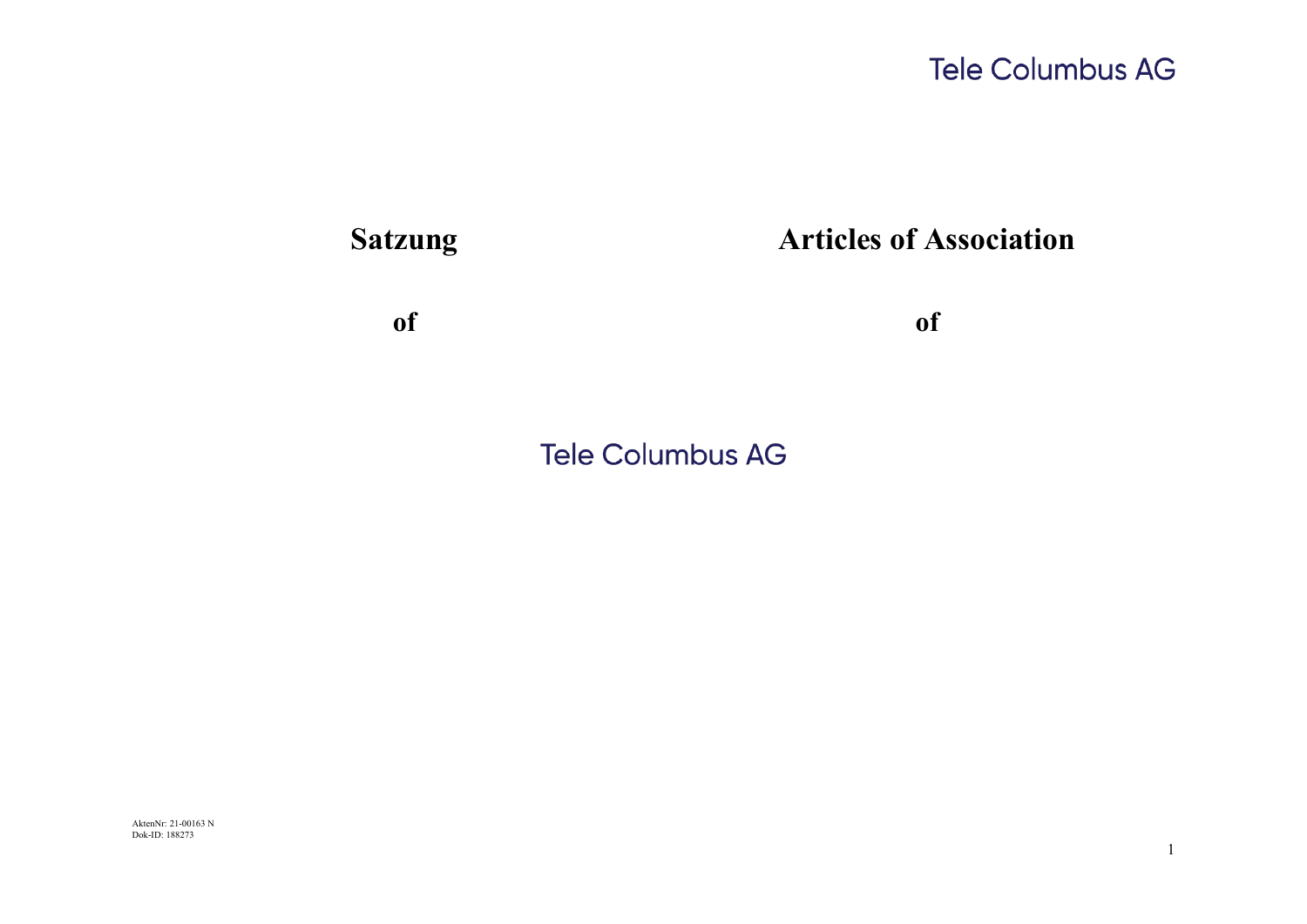### **I. Allgemeine Bestimmungen I. General Provisions**

1. Die Aktiengesellschaft führt die Firma

"Tele Columbus AG"

- 
- 
- 

### **§ 2 Gegenstand des Unternehmens § 2 Purpose of the Company**

1. Gegenstand des Unternehmens ist (i) der Erwerb, das Halten und Verwalten und die Veräußerung von Beteiligungen sowie die Übernahme der persönlichen Haftung und Geschäftsführung von Handelsgesellschaften sowie von Beteiligungen an Unternehmen gleicher oder ähnlicher Art, (ii) die Erbringung von Multimedia- und Telekommunikationsdienstleistungen und damit verbundener Dienstleistungen, (iii) die Betätigung auf den Gebieten Fernsehen, Telekommunikation und Multimedia, (iv) die jeweils damit verbundene Vermarktung und Verwaltung und (v) die Übernahme der Personalverantwortlichkeit und zwar jeweils im eigenen Namen und auf eigene

*- Verbindliche Fassung - - Convenience translation -*

### **§ 1 Firma, Sitz und Geschäftsjahr § 1 Company name, registered office and financial year**

1. The name of the stock corporation shall be

### "Tele Columbus AG"

- 2. Die Aktiengesellschaft hat ihren Sitz in Berlin. 2. The registered office of the Company is in Berlin.
- 3. Die Dauer der Gesellschaft ist unbestimmt. 3. The Company shall be established for an indefinite period of time.
- 4. Das Geschäftsjahr der Gesellschaft ist das Kalenderjahr. 4. The financial year of the Company shall be the calendar year.

1. The purpose of the Company shall be (i) the acquisition, the holding and managing and the disposal of interests in enterprises of any legal form as well as the assumption of personal liability and the management of trading companies and of interests in enterprises of same or similar kind, (ii) the rendering of multimedia and telecommunication services and the services related thereto, (iii) the activities in the fields of TV, telecommunication and multimedia, (iv) the respective marketing and managing activities and (v) the assumption of responsibility for personnel, in each case in its own name and on its own account and not on behalf of and/or on the account of third parties.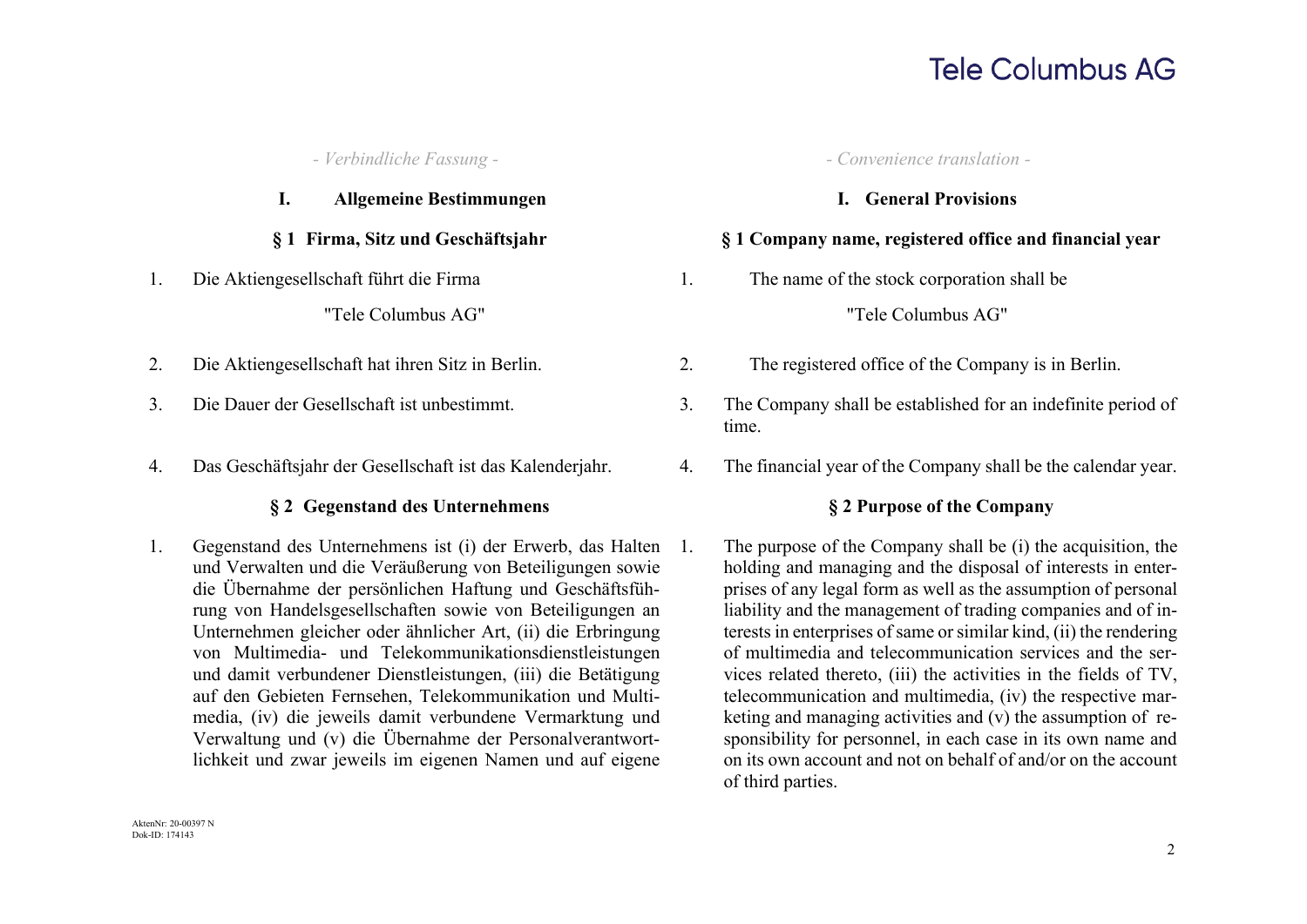Rechnung und nicht im Auftrag und/oder auf Rechnung von **Dritten** 

2. Die Gesellschaft ist zu allen unmittelbaren oder mittelbaren Maßnahmen berechtigt, die dem Gegenstand des Unternehmens zu dienen geeignet sind. Die Gesellschaft kann Zweigniederlassungen und andere Unternehmen im In- und Ausland errichten, auch wenn sie einen anderen Unternehmensgegenstand haben. Darüber hinaus kann die Gesellschaft ihre Tätigkeiten auch auf einen Teil des in Abs. 1 genannten Tätigkeitsbereichs beschränken.

### **§ 3 Bekanntmachungen und Informationen § 3 Announcements and information**

- 1. Die Bekanntmachungen der Gesellschaft erfolgen im Bundesanzeiger. Soweit rechtlich eine andere Form der Veröffentlichung vorgeschrieben ist, ersetzt diese Form die Veröffentlichung im Bundesanzeiger.
- 2. Die Gesellschaft ist nach Maßgabe des § 49 Abs. 3 WpHG berechtigt, den Aktionären und sonstigen Inhabern von zugelassenen Wertpapieren der Gesellschaft Informationen im Weg der Datenfernübertragung zu übermitteln.

The Company may directly and indirectly engage in all activities which are suitable for serving the purpose of the Company. The Company may establish branches and other enterprises, also if the purpose of such enterprises is different, in Germany and abroad. Furthermore, the Company may limit its activities to a part of the fields of activity mentioned in sub-section 1 above.

- 1. The Company's public announcements shall be made in the Federal Gazette (*Bundesanzeiger*). If another form of public announcement should be mandated by law, such form shall replace the public announcement in the Federal Gazette (*Bundesanzeiger*).
	- The Company is entitled in accordance with section 49 (3) of the German Securities Trading Act (*Wertpapierhandelsgesetz*) to provide information to shareholders and other holders of admitted securities of the Company by means of remote data transmission.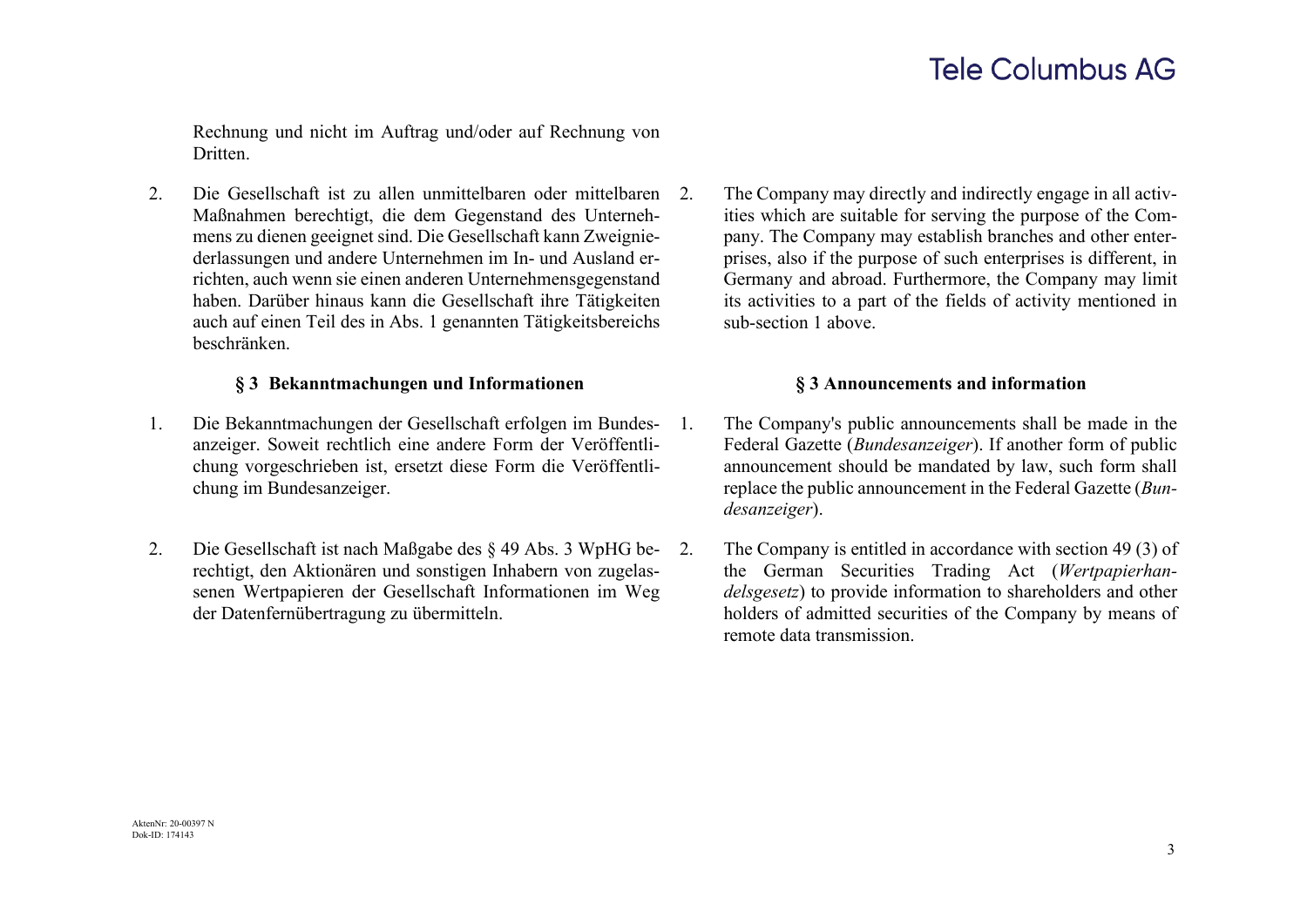### **II. Grundkapital und Aktien II. Share Capital and Shares**

- 1. Das Grundkapital der Gesellschaft beträgt Euro 273.666.138,00 (in Worten: zweihundertdreiundsiebzig Millionen sechshundertsechsundsechzig Tausend einhundertachtunddreißig Euro null Cent) und ist eingeteilt in 273.666.138 Stückaktien. Die Aktien sind Namensaktien. Zum Zwecke der Aufnahme der Aktien in das Aktienverzeichnis übermitteln die Aktionäre der Gesellschaft die Anzahl der von ihnen gehaltenen Anteile und, soweit vorhanden, eine E-Mail-Adresse und, sofern der Aktionär eine natürlich Person ist, ihren Namen, Adresse und Geburtsdatum oder, sofern der Aktionär eine juristische Person ist, ihre Firma, Geschäftsanschrift und Sitz.
- 2. Das Grundkapital wurde in Höhe von Euro 20.025.000,00 (in Worten: zwanzig Millionen und fünfundzwanzigtausend Euro null Cent) durch Formwechsel des bisherigen Rechtsträgers, der Tele Columbus Holding GmbH, eine im Handelsregister des Amtsgerichts Berlin-Charlottenburg unter HRB 145677 eingetragene deutsche Gesellschaft mit beschränkter Haftung mit Sitz in Berlin, mit allen Aktiva und Passiva, erbracht.
- 3. Die Form der Aktienurkunden sowie etwaiger Gewinnanteilsund Erneuerungsscheine setzt der Vorstand fest. Es können Sammelurkunden über Aktien ausgestellt werden. Der Anspruch eines Aktionärs auf Verbriefung seines Anteils ist aus-

### **§ 4 Höhe und Einteilung des Grundkapitals § 4 Amount and division of the share capital**

- The share capital of the Company amounts to Euro 273,666,138.00 (in words: two hundred seventy three million six hundred sixty six thousand one hundred thirty eight Euro zero Cent), divided into 273,666,138 no-par value shares. The shares shall be registered shares. For purposes of recording the shares in the Company's stock register, the shareholders are required to submit to the Company the number of shares held by them and the e-mail address if they have one and, in the case of individuals, their name, address and date of birth or, in the case of legal entities, their company name, business address and registered offices.
- The share capital was contributed in the amount of Euro 20,025,000 (in words: twenty million and twenty-five thousand Euro zero Cent) by a change of the legal form of the previous legal entity, Tele Columbus Holding GmbH, a German limited liability company registered in the commercial register of the local court of Berlin-Charlottenburg under HRB 145677 with registered office in Berlin, with all assets and liabilities.
- 3. The form of the share certificates as well as dividend coupons and renewal coupons, if any, shall be determined by the management board. It will be possible to issue global certificates in relation to shares. The rights of shareholders to receive definitive share certificates for their shares shall be excluded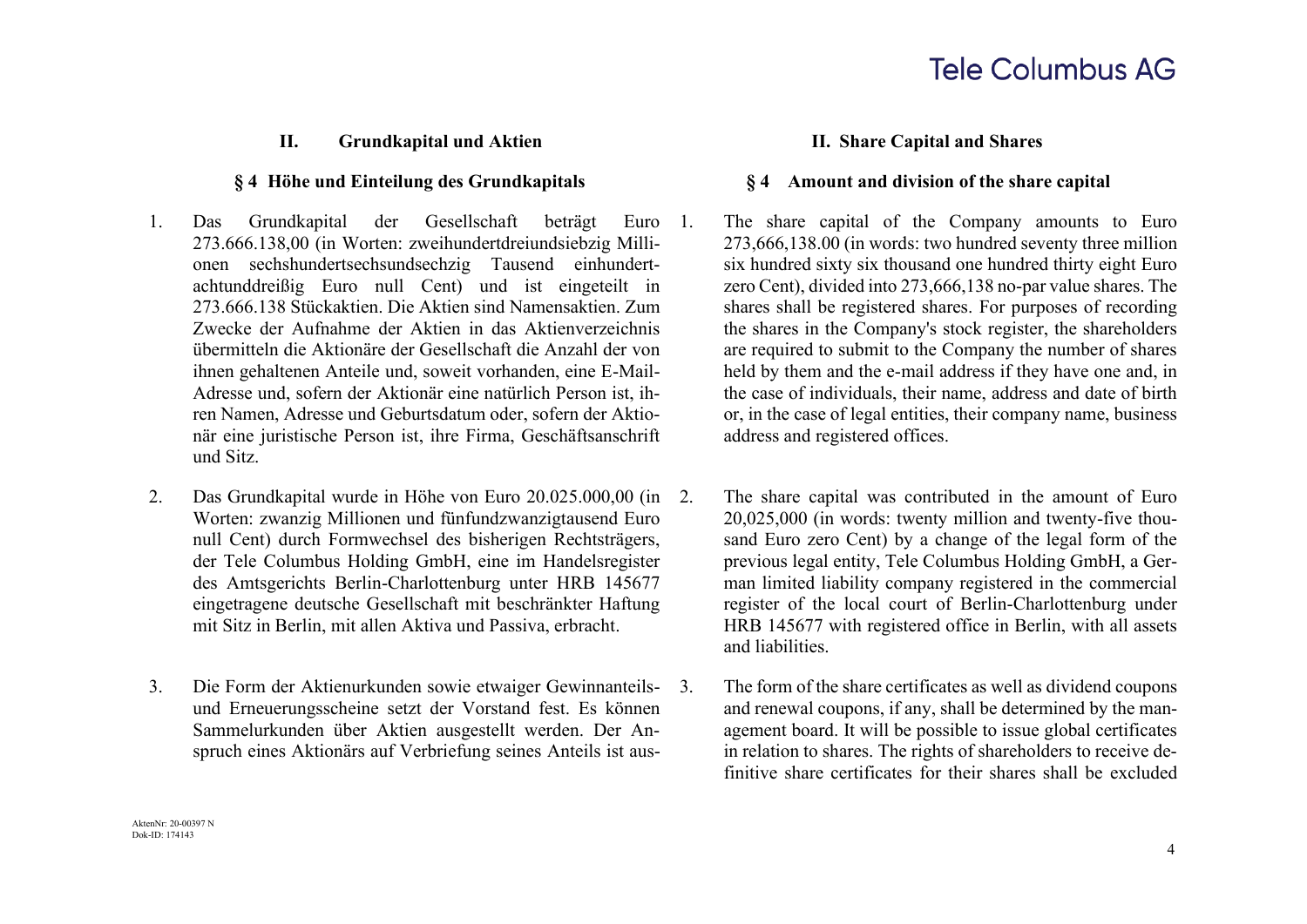geschlossen, soweit nicht eine Verbriefung nach den Regeln erforderlich ist, die an einer Börse gelten, an der die Aktie zugelassen ist. Ausgeschlossen ist auch der Anspruch des Aktionärs auf die Ausgabe von Gewinnanteils- und Erneuerungsscheinen.

- 4. Bei Ausgabe neuer Aktien kann die Gewinnbeteiligung abweichend von § 60 Abs. 2 S. 3 AktG geregelt werden.
- 5. Der Vorstand ist ermächtigt, das Grundkapital der Gesellschaft mit Zustimmung des Aufsichtsrats bis zum 27. Mai 2026, einmalig oder mehrfach um bis zu EUR 136.833.068 gegen Barund/oder Sacheinlage durch Ausgabe von bis zu 136.833.068 neuen, auf den Namen lautenden Stückaktien mit einem anteiligen Betrag des Grundkapitals von EUR 1,00 zu erhöhen (Genehmigtes Kapital 2021/I). Dabei ist den Aktionären grundsätzlich ein Bezugsrecht einzuräumen; das gesetzliche Bezugsrecht kann auch in der Weise eingeräumt werden, dass die neuen Aktien von einem oder mehreren nach § 53 Abs. 1 S. 1 oder § 53b Abs. 1 S. 1 oder Abs. 7 KWG tätigen Unternehmen oder einer Gruppe oder einem Konsortium von Kreditinstituten und/oder solchen Unternehmen mit der Verpflichtung übernommen werden, sie den Aktionären der Gesellschaft zum Bezug anzubieten. Der Vorstand ist jedoch ermächtigt, mit Zustimmung des Aufsichtsrats das Bezugsrecht der Aktionäre in folgenden Fällen ganz oder teilweise auszuschließen:

unless the issuance of share certificates is required under the rules applying to a stock exchange to which the shares are admitted for trading. Likewise, the right of shareholders to dividend coupons and renewal coupons being issued shall be excluded.

- 4. In case of new shares being issued, the profit participation may be determined in deviation from section 60 (2) sent. 3 of the German Stock Corporation Act (*Aktiengesetz* – "AktG").
	- The management board is authorized, with the approval of the supervisory board, to increase the share capital of the Company on one or more occasions on or before May 27, 2026, by up to EUR 136,833,068 against cash and/or noncash contributions by issuing up to 136,833,068 new registered no-par value shares representing a proportionate amount of the share capital of EUR 1.00 (Authorized Capital 2021/I). In principle, shareholders are to be granted subscription rights; the statutory subscription right may also be granted in such a way that the new shares are taken over by one or more companies operating pursuant to Sec. 53 para. 1 sentence 1 or Sec. 53b para. 1 sentence 1 or para. 7 of the German Banking Act (KWG) or by a group or syndicate of banks and/or such companies with the obligation to offer them for subscription to the shareholders of the Company. However, the management board is authorized, with the approval of the supervisory board, to exclude shareholders' subscription rights in whole or in part in the following cases: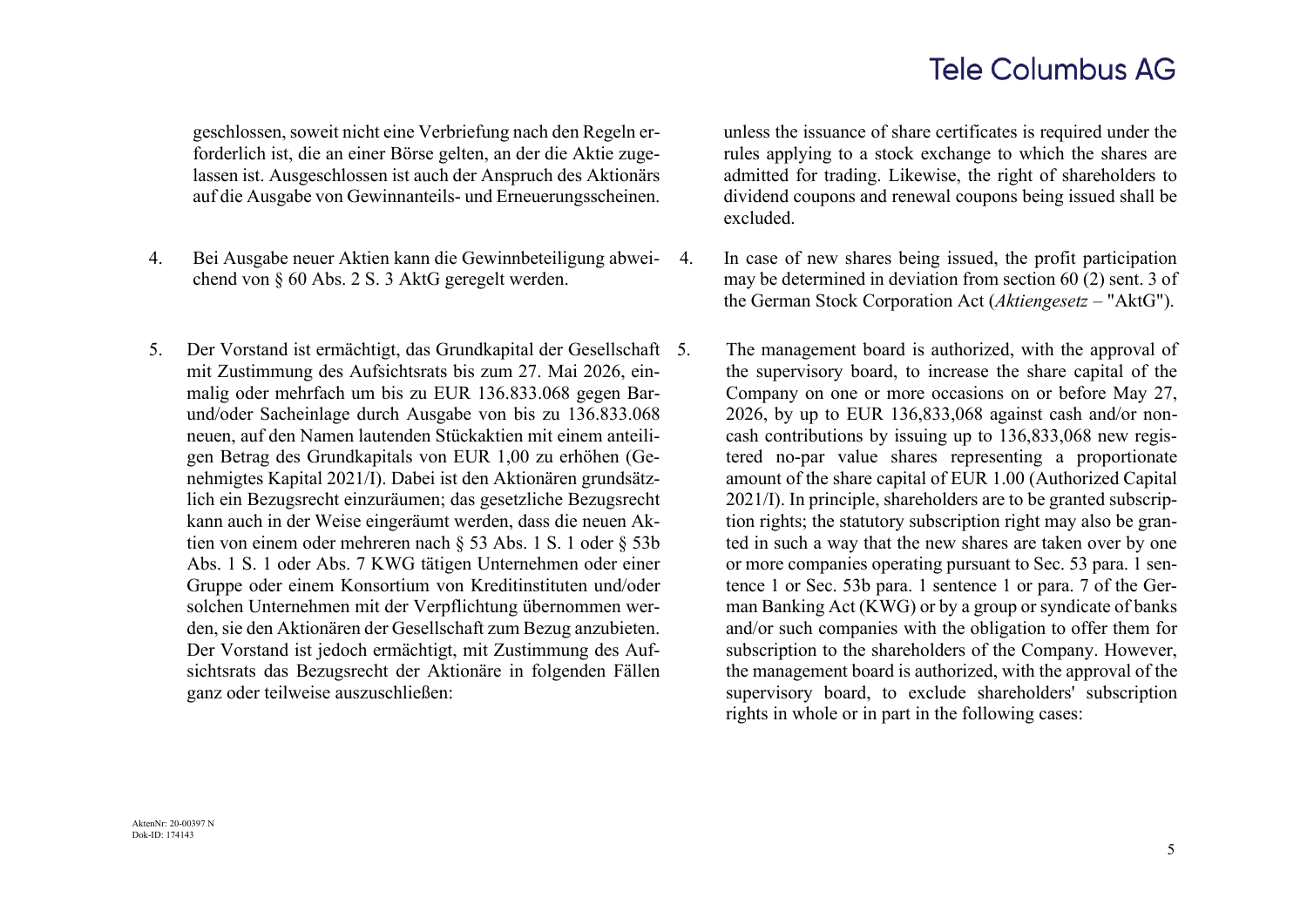- soweit es erforderlich ist, um Spitzenbeträge auszugleichen;
- soweit es erforderlich ist, um Inhabern oder Gläubigern von Optionsrechten oder Wandelschuldverschreibungen oder -genussrechten, die von der Gesellschaft oder deren nachgeordneten Konzernunternehmen ausgegeben werden, ein Umtausch- oder Bezugsrecht auf neue Aktien in dem Umfang zu gewähren, wie es ihnen nach Ausübung der Options- oder Wandlungsrechte bzw. nach Ausübung von Aktienlieferungsrechten oder der Erfüllung von Wandlungs- oder Optionspflichten zustünde;
- für Kapitalerhöhungen gegen Sacheinlagen bzw. -leistungen, insbesondere um die neuen Aktien im Rahmen von Unternehmenszusammenschlüssen oder auch zum (auch mittelbaren) Erwerb von Unternehmen, Betrieben, Unternehmensteilen, Beteiligungen oder sonstigen Vermögensgegenständen oder Ansprüchen auf den Erwerb von Vermögensgegenständen einschließlich Forderungen gegen die Gesellschaft oder ihre Konzerngesellschaften anbieten zu können;
- wenn die neuen Aktien gegen Bareinlagen zu einem Ausgabebetrag ausgegeben werden, der den Börsenpreis von Aktien der Gesellschaft nicht wesentlich im Sinne von § 186 Abs. 3 S. 4 AktG unterschreitet und der anteilige Betrag der nach § 186 Abs. 3 S. 4 AktG unter Ausschluss des Bezugsrechts ausgegebenen Aktien am
- AktenNr: 20-00397 N Dok-ID: 174143
- insofar as it is necessary to compensate for fractional amounts;
- insofar as it is necessary to grant holders or creditors of option rights or convertible bonds or participation rights issued by the Company or its subordinate group companies conversion or subscription rights to new shares to the extent to which they would be entitled after exercising the option or conversion rights or after exercising share delivery rights or fulfilling conversion or option obligations;
- for capital increases against contributions in kind or benefits in kind, in particular in order to be able to offer the new shares in connection with corporate mergers or also for the (also indirect) acquisition of companies, businesses, parts of companies, shareholdings or other assets or claims to the acquisition of assets, including claims against the Company or its group companies;
- if the new shares are issued against cash contributions at an issue price which is not significantly lower than the stock market price of shares in the Company within the meaning of Sec. 186 para. 3 sentence 4 of the German Stock Corporation Act (AktG) and the proportionate amount of the shares issued in accordance with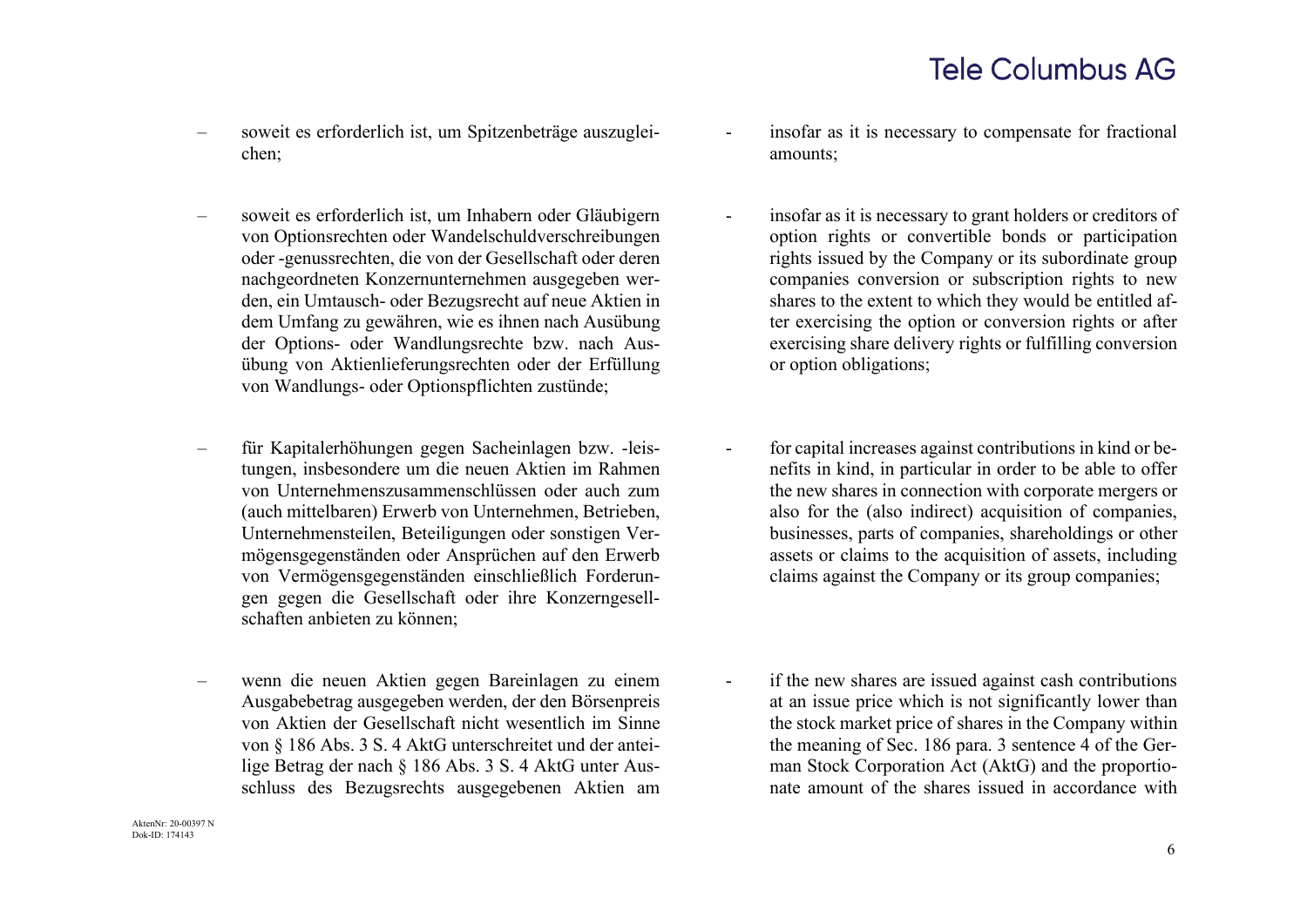Grundkapital der Gesellschaft zehn von Hundert (10%) des Grundkapitals zum Zeitpunkt der Beschlussfassung oder – sofern dieser Betrag niedriger ist – zum jeweiligen Zeitpunkt der Ausübung der Ermächtigung nicht übersteigt. Auf die Begrenzung von 10% sind diejenigen Aktien anzurechnen, die von der Gesellschaft gegebenenfalls während der Laufzeit dieser Ermächtigung unter Ausschluss des Bezugsrechts gemäß oder entsprechend § 186 Abs. 3 S. 4 AktG im Rahmen einer Barkapitalerhöhung neu ausgegeben oder nach Rückerwerb veräußert worden sind. Auf die 10%-Grenze ist derjenige anteilige Betrag des Grundkapitals anzurechnen, der auf Aktien entfällt, auf die sich Wandlungs- und/oder Optionsrechte oder -pflichten aus Schuldverschreibungen oder zugunsten derer der Gesellschaft ein Aktienlieferungsrecht besteht, beziehen, die ab Wirksamwerden dieser Ermächtigung unter Ausschluss des Bezugsrechts nach § 186 Abs. 3 S. 4 AktG begeben werden.

Der Vorstand ist ferner ermächtigt, mit Zustimmung des Aufsichtsrats die weiteren Einzelheiten der Durchführung von Kapitalerhöhungen aus dem Genehmigten Kapital 2021/I festzulegen.

Der Aufsichtsrat ist ermächtigt, die Fassung der Satzung entsprechend der jeweiligen Ausnutzung des genehmigten Kapitals oder nach Ablauf der Ermächtigungsfrist anzupassen.

Sec. 186 para. 3 sentence 4 of the German Stock Corporation Act (AktG) excluding subscription rights does not exceed ten percent (10%) of the share capital at the time the resolution is adopted or - if this amount is lower - at the respective time the authorization is exercised. The 10% limit shall include those shares which may have been newly issued by the Company during the term of this authorization, excluding subscription rights in accordance with or pursuant to Sec. 186 para. 3 sentence 4 of the German Stock Corporation Act (AktG), as part of a cash capital increase or sold following repurchase. The 10% limit shall include the pro rata amount of share capital represented by shares to which conversion and/or option rights or obligations relate under bonds or in favor of which the Company has a share delivery right, which are issued from the effective date of this authorization with exclusion of subscription rights pursuant to Sec. 186 para. 3 sentence 4 of the German Stock Corporation Act (AktG).

The management board is further authorized, with the approval of the supervisory board, to determine the further details of the implementation of capital increases from the Authorized Capital 2021/I.

The supervisory board is authorized to amend the wording of the Articles of Association in accordance with the respective utilization of the authorized capital or after expiry of the authorization period.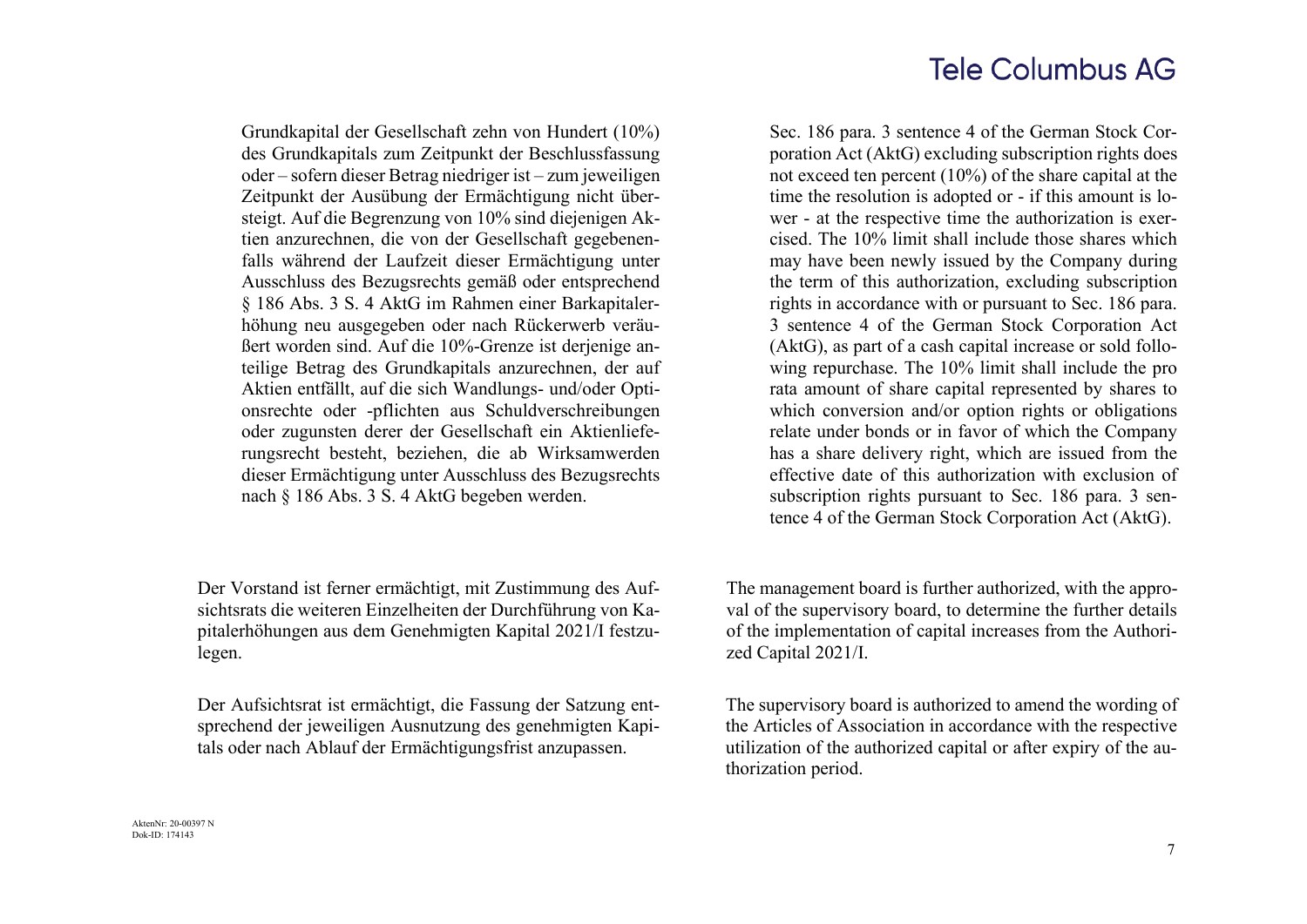- 
- 
- c. die Hauptversammlung. c. the general meeting.

### **§ 6 Zusammensetzung und Bestellung § 6 Composition and appointment**

- 1. Der Vorstand besteht aus mindestens zwei Mitgliedern. Die Zahl der Vorstandsmitglieder wird vom Aufsichtsrat bestimmt.
- 2. Der Aufsichtsrat bestellt die Vorstandsmitglieder, beruft diese ab und bestimmt die Verteilung ihrer Verantwortlichkeiten.
- 3. Der Aufsichtsrat kann einen Vorsitzenden des Vorstands (CEO) sowie einen stellvertretenden Vorsitzenden des Vorstands ernennen. Der Aufsichtsrat kann stellvertretende Vorstandsmitglieder bestellen.

## **§ 5 Organe § 5 Corporate bodies**

Organe der Gesellschaft sind: The Company has the following corporate bodies:

- a. der Vorstand, a. the management board,
- b. der Aufsichtsrat, b. the supervisory board,
	-

## **III. Der Vorstand III.The Management Board**

- 1. The management board shall consist of no less than two members. The number of members of the management board shall be determined by the supervisory board.
	- The members of the management board shall be appointed, their appointment shall be revoked and the allocation of their responsibilities shall be determined by the supervisory board.
- The supervisory board may appoint a chairman of the management board (CEO) and a deputy chairman of the management board. The supervisory board is further entitled to appoint deputy members of the management board.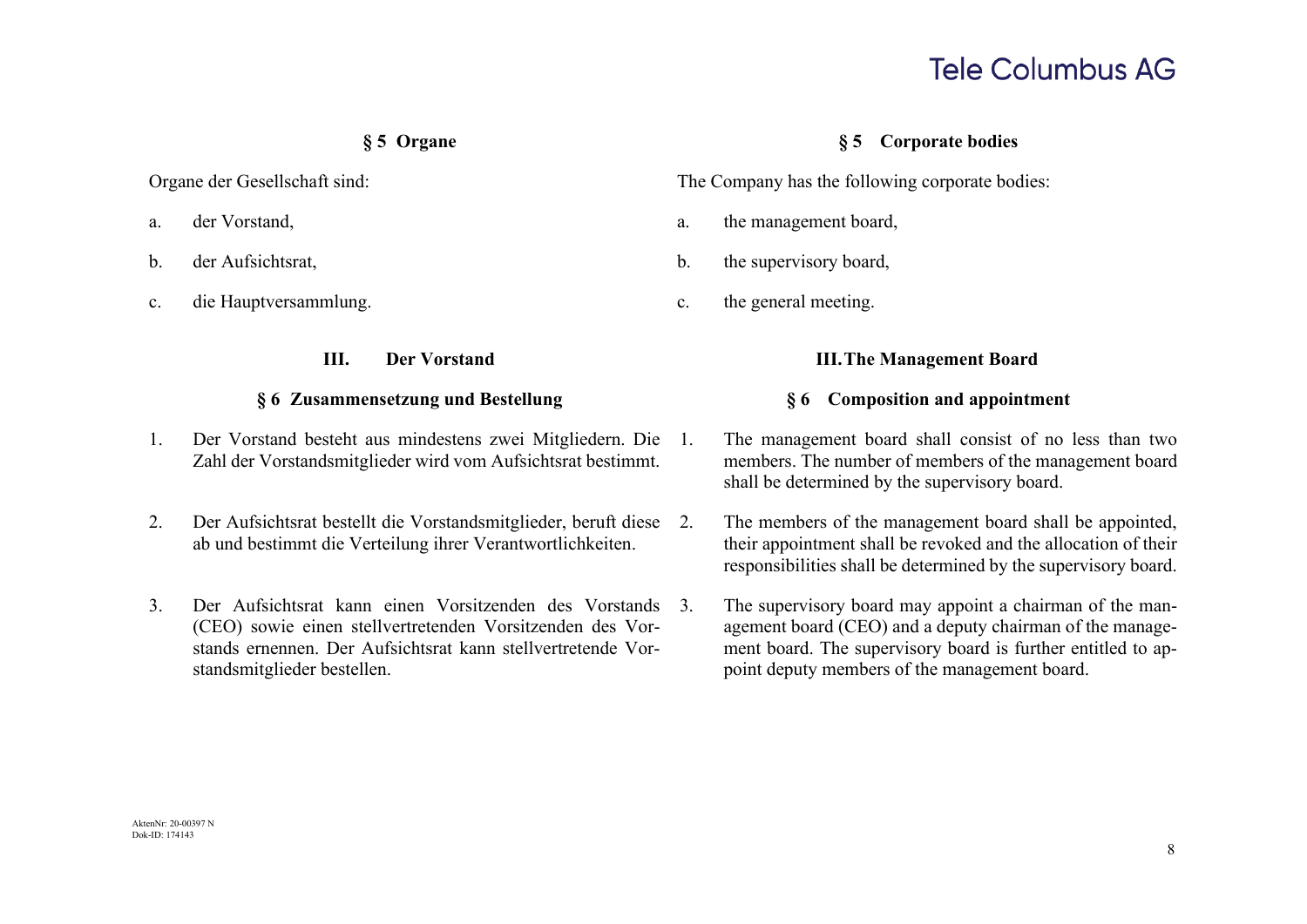- 1. Die Gesellschaft wird gesetzlich vertreten durch ein Mitglied des Vorstands, falls ihm der Aufsichtsrat die Befugnis zur Einzelvertretung erteilt hat, im Übrigen durch zwei Vorstandsmitglieder oder durch ein Vorstandsmitglied in Gemeinschaft mit einem Prokuristen. Stellvertretende Vorstandsmitglieder stehen hinsichtlich der Vertretungsmacht ordentlichen Vorstandsmitgliedern gleich.
- 2. Die Vorstandsmitglieder und die zur gesetzlichen Vertretung gemeinsam mit einem Vorstandsmitglied berechtigten Prokuristen sind von dem Verbot der Mehrfachvertretung gem. § 181 Alt. 2 BGB befreit. § 112 AktG bleibt unberührt.

## **§ 8 Geschäftsführung § 8 Management**

1. Der Vorstand führt die Geschäfte der Gesellschaft nach Maßgabe der Gesetze, dieser Satzung und der Geschäftsordnung für den Vorstand. Der Vorstand ist der Gesellschaft gegenüber verpflichtet, die Beschränkungen einzuhalten, die diese Satzung, der Aufsichtsrat, die Hauptversammlung oder die Geschäftsordnung für den Vorstand für die Geschäftsführungsbefugnis getroffen haben.

### **§ 7 Vertretung § 7 Representation**

- 1. The Company shall be legally represented by a member of the management board if the supervisory board has granted such member the authority to represent the Company alone; otherwise, the Company shall be legally represented by two members of the management board or by one member of the management board acting jointly with a procuration officer (*Prokurist*). With regard to the authority to represent the Company, the position of deputy members of the management board shall be equivalent to that of regular members.
	- The members of the management board and the procuration officers being authorised to legally represent the Company jointly with a member of the management board are released from the prohibition of multiple representation in accordance with section 181 2<sup>nd</sup> alternative of the German Civil Code (*Bürgerliches Gesetzbuch* – "BGB"). Section 112 AktG shall remain unaffected.

1. The management board shall conduct the business of the Company in accordance with the law, these articles of association and the rules of procedure for the management board. The management board is obliged towards the Company to comply with the limitations determined by these articles of association, the supervisory board, the general meeting or the rules of procedure for the management board with regard to the authority to manage the Company's business.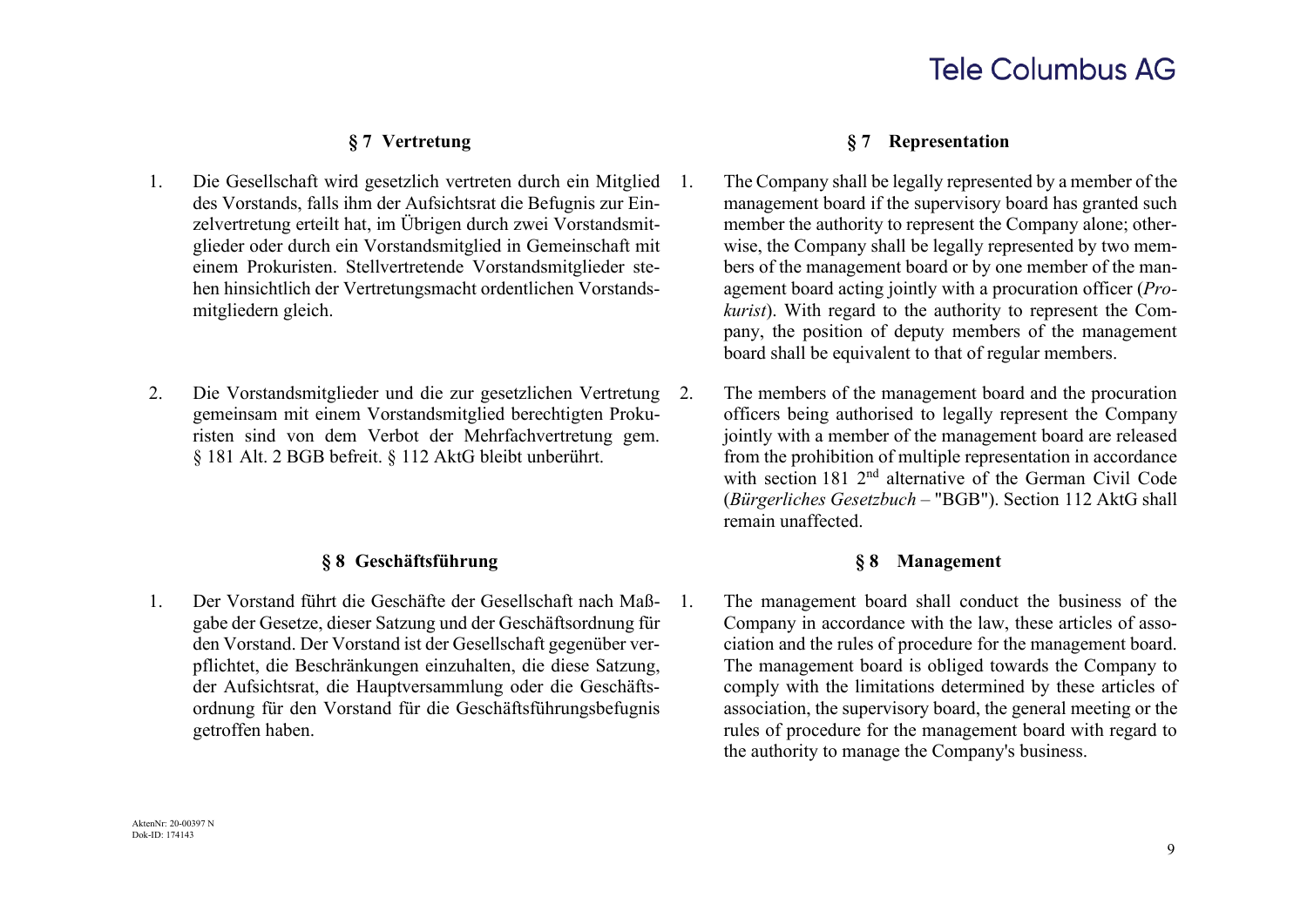- 2. Die Beschlüsse des Vorstands werden mit einfacher Stimmenmehrheit gefasst, soweit nicht das Gesetz zwingend eine andere Mehrheit vorschreibt. Besteht der Vorstand aus mehr als zwei Mitgliedern, hat der Vorsitzende bei Stimmengleichheit das Recht zum Stichentscheid.
- 3. Der Vorstand gibt sich durch einstimmigen Beschluss aller Vorstandsmitglieder eine Geschäftsordnung, wenn nicht der Aufsichtsrat eine Geschäftsordnung für den Vorstand erlässt.

### **§ 9 Zusammensetzung, Amtsdauer, Amtsniederlegung § 9 Composition, term of office, resignation**

- 
- 2. Soweit die Hauptversammlung nicht bei der Wahl für einzelne der von ihr zu wählenden Mitglieder oder für den Gesamtaufsichtsrat einen kürzeren Zeitraum beschließt, werden die Aufsichtsratsmitglieder bis zur Beendigung der ordentlichen Hauptversammlung bestellt, die über die Entlastung für das vierte Geschäftsjahr nach dem Beginn der Amtszeit beschließt. Das Jahr, in welchem die Amtszeit beginnt, wird nicht mitgerechnet.
- 2. The resolutions of the management board shall be adopted with the simple majority of votes, unless a different majority is stipulated by mandatory law. If the management board consists of more than two members, the chairman shall have the casting vote in case of a tie.
	- The management board shall adopt rules of procedure for itself by a unanimously adopted resolution of all members of the management board in the event that the supervisory board does not issue rules of procedure for the management board.

## **IV. Der Aufsichtsrat IV.The Supervisory Board**

- 1. Der Aufsichtsrat besteht aus 8 Mitgliedern. 1. The supervisory board consists of 8 members.
	- 2. Unless the general meeting in the election resolves on a shorter term of office for individual persons of the members to be elected by the general meeting or for the supervisory board as a whole, the members of the supervisory board shall be appointed for a term of office expiring upon the end of the annual general meeting resolving on their discharge for the fourth financial year after commencement of the term of office. The year in which the term of office commences shall not be taken into account for this purpose.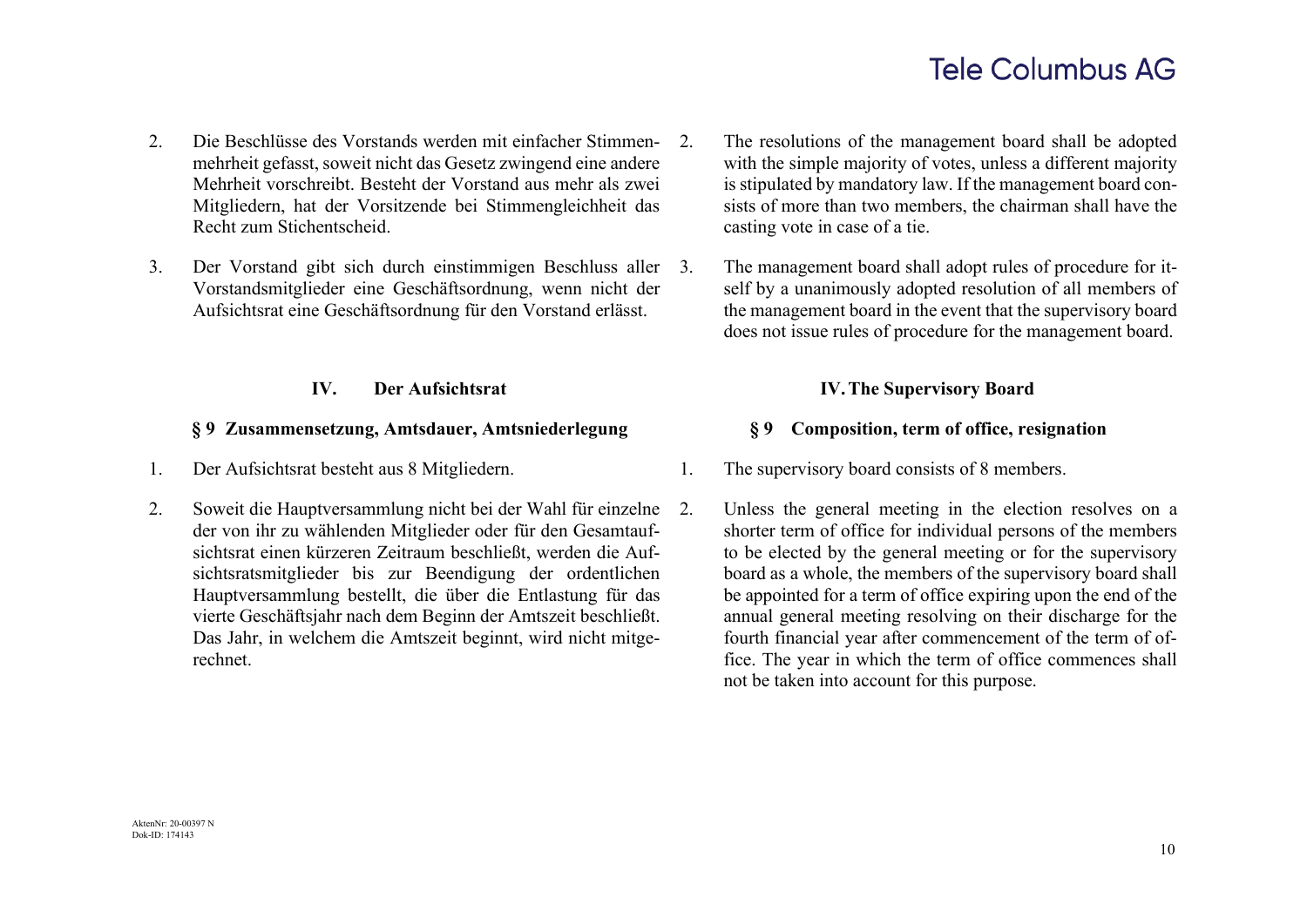- 3. Für Aufsichtsratsmitglieder können Ersatzmitglieder gewählt werden, die in einer bei der Wahl festgelegten Reihenfolge an die Stelle vorzeitig ausscheidender Aufsichtsratsmitglieder treten.
- 4. Wird ein Aufsichtsratsmitglied anstelle eines ausscheidenden Mitglieds gewählt, so besteht sein Amt für den Rest der Amtsdauer des ausscheidenden Mitglieds. Tritt ein Ersatzmitglied an die Stelle des Ausscheidenden, so erlischt sein Amt mit Beendigung der nächsten Hauptversammlung, in der mit einer Mehrheit, die mindestens drei Viertel der abgegebenen Stimmen umfasst, ein neues Aufsichtsratsmitglied gewählt wird, spätestens jedoch mit Ablauf der Amtszeit des ausgeschiedenen Aufsichtsratsmitglieds.
- 5. Die Mitglieder und die Ersatzmitglieder des Aufsichtsrats können ihr Amt durch eine an den Vorsitzenden des Aufsichtsrats oder seinen Stellvertreter zu richtende schriftliche Erklärung unter Einhaltung einer Frist von vier Wochen auch ohne wichtigen Grund niederlegen. Der Vorsitzende des Aufsichtsrats kann auf die Einhaltung der Frist verzichten. Bei Vorliegen eines wichtigen Grundes kann die Niederlegung fristlos erfolgen.
- Substitute members may be elected for supervisory board members; such substitute members will replace any supervisory board members who depart early from their position, in the order determined in the election.
- If a member of the supervisory board is elected in place of a departing member, such new member's term of office shall run for the residual term of office of the departing member. If a substitute member replaces the departing member, the substitute member's term of office shall end upon the end of the next general meeting in which a new supervisory board member is elected with a majority of no less than three quarters of the votes cast, at the latest, however, upon the expiry of the departing member's term of office.
- 5. The members and substitute members of the supervisory board may resign from their office, also without a good cause, by giving written notice to the chairman of the supervisory board or the deputy chairman by observing a four-week notice period. The chairman of the supervisory board may waive compliance with the notice period. In case of a good cause existing, the member may resign with immediate effect.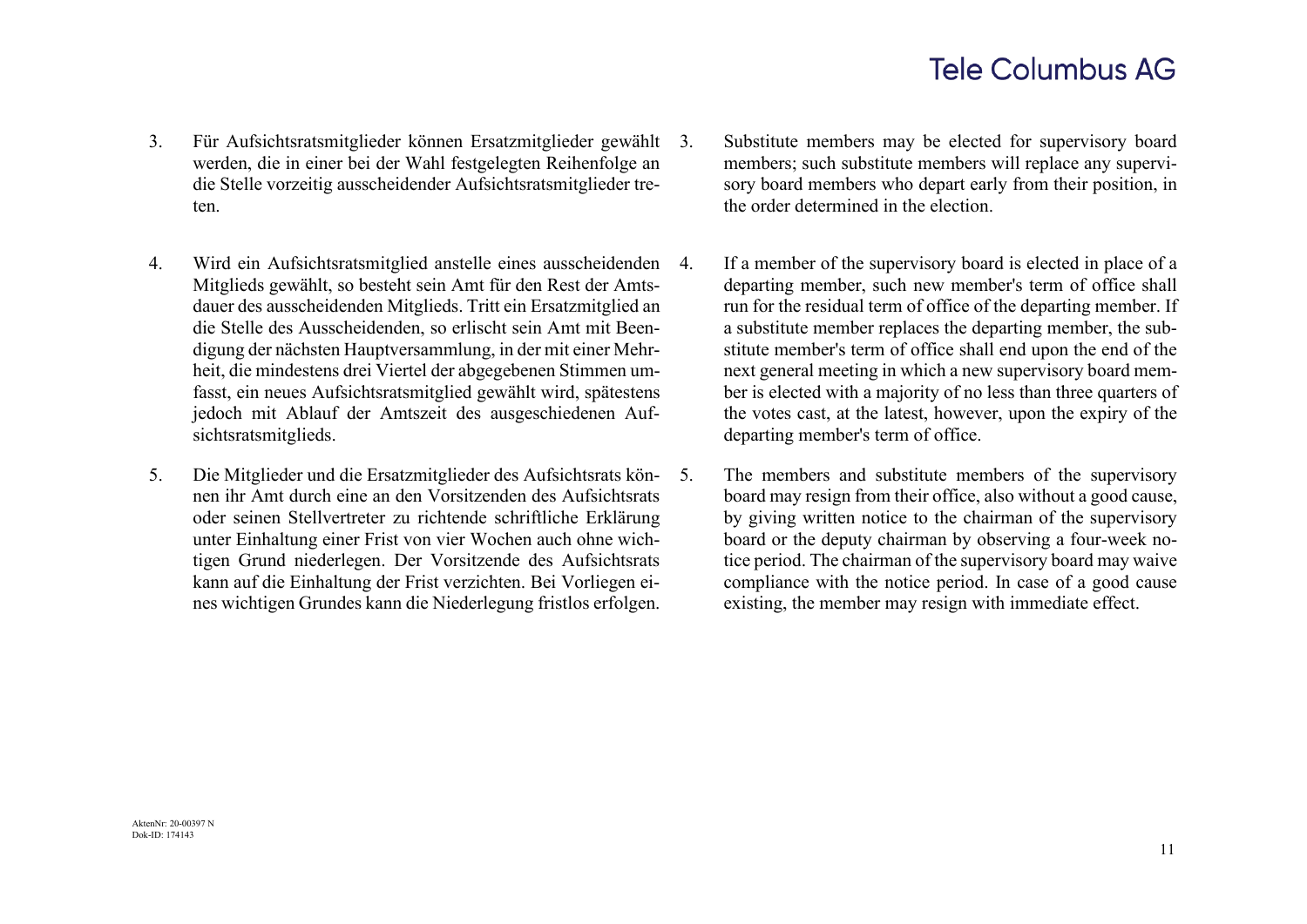### **§ 10 Aufgaben und Befugnisse § 10 Duties and rights**

- 1. Der Aufsichtsrat hat alle Aufgaben und Rechte, die ihm durch das Gesetz, diese Satzung oder in sonstiger Weise übertragen oder zugewiesen werden. Dazu gehören insbesondere:
- 
- b. die Bestellung und Abberufung der Vorstandsmitglieder sowie der Abschluss, die Änderung, die Aufhebung und die Kündigung der Anstellungsverträge mit den Vorstandsmitgliedern;
- c. die Einberufung einer Hauptversammlung, wenn das Wohl der Gesellschaft es fordert;
- 
- e. die Prüfung des Jahres- und des Konzernabschlusses, des Lageund des Konzernlageberichts sowie des Vorschlags für die Verwendung des Bilanzgewinns und die Erstattung eines schriftlichen Berichts über das Ergebnis der Prüfung an die Hauptversammlung;
- f. die Feststellung des Jahresabschlusses, sofern nicht Vorstand und Aufsichtsrat beschließen, die Feststellung des Jahresabschlusses der Hauptversammlung zu überlassen.

- 1. The supervisory board shall have all duties and rights assigned to and conferred on it by law, by these articles of association or otherwise. This shall include in particular:
- a. die Überwachung der Geschäftsführung; a. supervising the management of the Company;
	- b. appointing and revoking the appointment of the members of the management board and concluding, amending, cancelling and terminating the employment agreements with members of the management board;
	- convening a general meeting if this is required in the Company's interests;
- d. die Beauftragung des Abschlussprüfers; d. commissioning the auditor of the Company's annual financial statements;
	- reviewing the annual and consolidated financial statements, the management report and consolidated management report and the proposal for the appropriation of the balance sheet profit, and presenting a written report on the result of such review to the general meeting;
	- approving the annual financial statements, unless the management board and the supervisory board resolve to submit the annual financial statements to the general meeting for approval.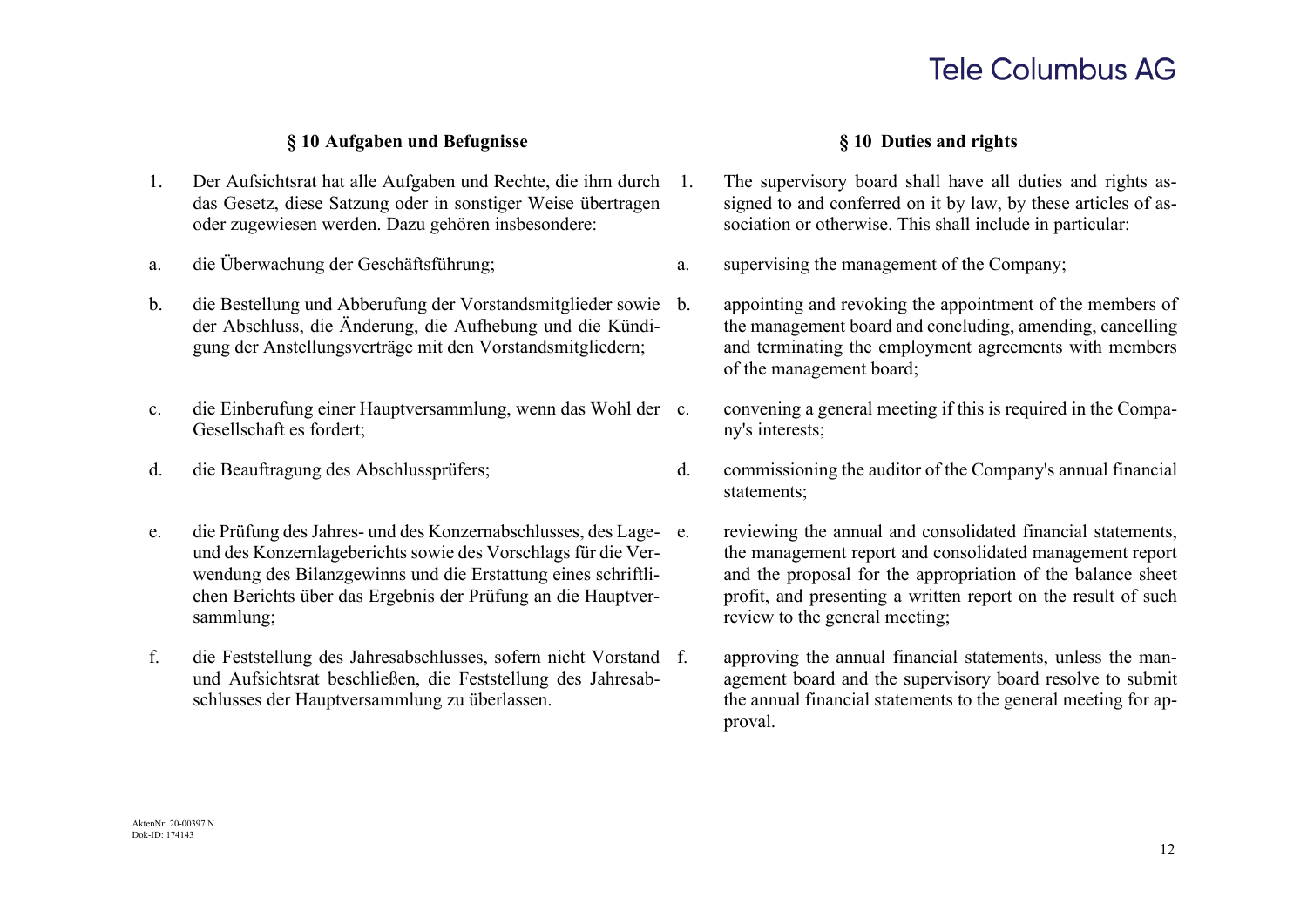- 2. Der Aufsichtsrat hat zu bestimmen, dass für bestimmte Maßnahmen oder Arten von Maßnahmen der Geschäftsführung seine Zustimmung erforderlich ist.
- 3. Der Aufsichtsrat ist, vorbehaltlich eines Widerrufes, berechtigt, im Voraus bestimmten Maßnahmenbündeln allgemein oder einzelnen Maßnahmen unter der Bedingung, dass sie bestimmten Anforderungen genügen, zuzustimmen.
- 4. Der Aufsichtsrat ist zur Vornahme von Satzungsänderungen berechtigt, die nur die Fassung betreffen.

- 1. Willenserklärungen des Aufsichtsrats und seiner Ausschüsse werden namens des Aufsichtsrats durch den Vorsitzenden oder, im Falle seiner Verhinderung, durch dessen Stellvertreter abgegeben.
- 2. Ständiger Vertreter des Aufsichtsrats und seiner Ausschüsse 2. gegenüber Dritten, insbesondere gegenüber Gerichten und Behörden sowie gegenüber dem Vorstand, ist der Vorsitzende oder, im Falle seiner Verhinderung, dessen Stellvertreter. § 112 Satz 2 AktG bleibt unberührt.

1. Der Aufsichtsrat wählt unter Vorsitz des ältesten anwesenden Aufsichtsratsmitglieds aus seiner Mitte einen Vorsitzenden und einen Stellvertreter für die in § 9 Abs. 2 dieser Satzung bestimmte Amtszeit. Die Wahl erfolgt im Anschluss an die

- The supervisory board shall determine that its approval shall be required for certain measures or types of measures of the management board.
- The supervisory board shall, subject to revocation, be entitled to grant in advance the consent to a certain group of measures in general or subject to the condition that a specific measure satisfies certain requirements.
- The supervisory board shall be entitled to make amendments of the articles of association relating solely to their wording.

### **§ 11 Willenserklärungen des Aufsichtsrats § 11 Declarations of the supervisory board**

- 1. Declarations (*Willenserklärungen*) of the supervisory board and its committees shall be made by the chairman or, if the chairman is prevented from exercising his function, by the deputy chairman in the name of the supervisory board.
- The chairman or, if the chairman is prevented from exercising his function, the deputy chairman shall be the permanent representative of the supervisory board and of its committees visà-vis third parties, in particular vis-à-vis courts and authorities and vis-à-vis the management board. Section 112 sent. 2 AktG shall remain unaffected.

### **§ 12 Vorsitzender und Stellvertreter § 12 Chairman and deputy chairman**

1. The supervisory board shall elect under the chairmanship of the oldest present member a chairman and a deputy chairman from amongst its members for the term of office determined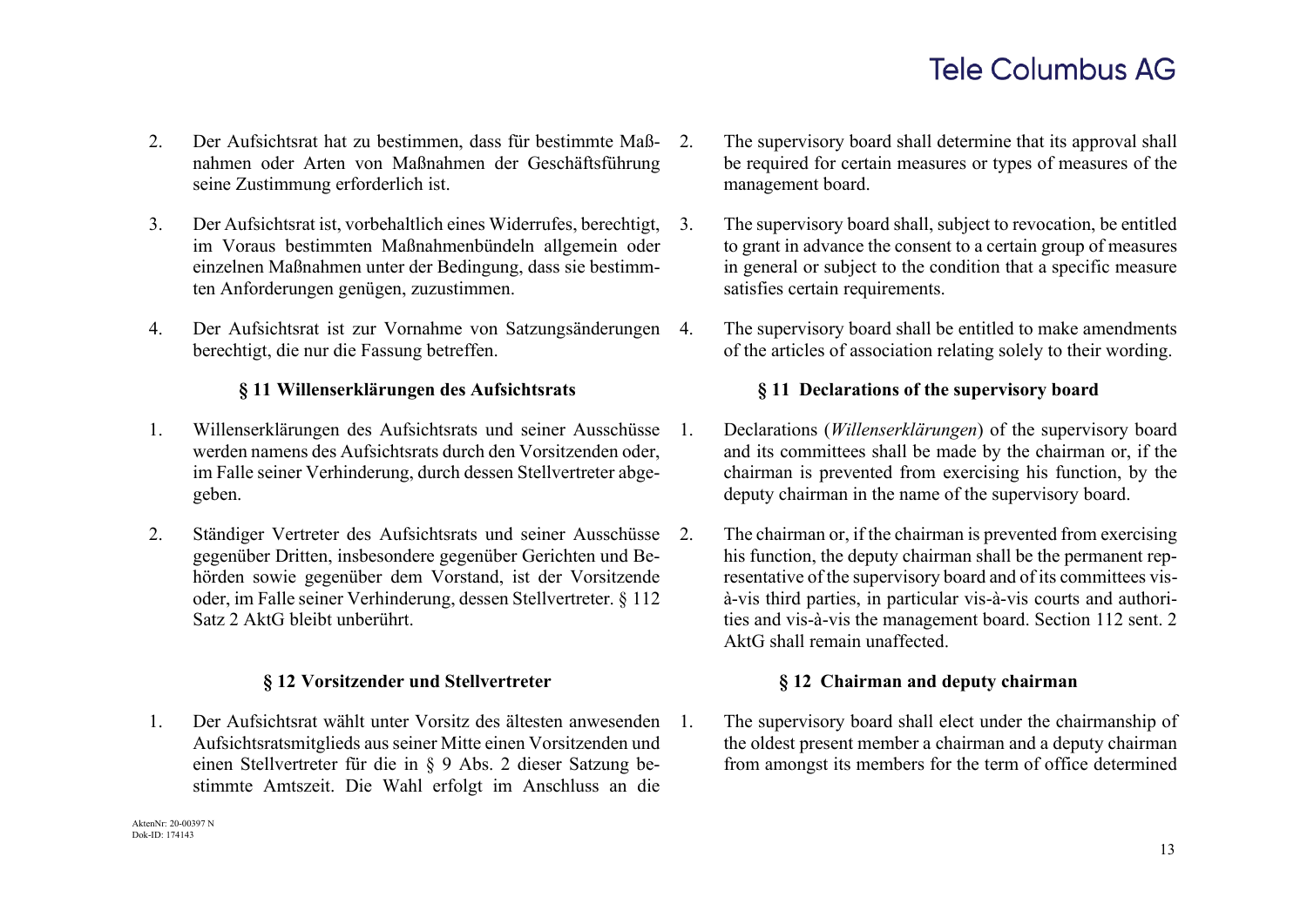Hauptversammlung, in der die von der Hauptversammlung zu wählenden Aufsichtsratsmitglieder bestellt worden sind, in einer ohne besondere Einberufung stattfindenden Sitzung. Legt der Vorsitzende oder sein Stellvertreter sein Amt nieder oder scheidet vor Ablauf der Amtszeit anderweitig aus seinem Amt aus oder ist er an der Ausübung seines Amtes nicht nur vorübergehend verhindert, so hat der Aufsichtsrat eine Neuwahl für die restliche Amtszeit des Ausgeschiedenen vorzunehmen.

- 2. Der Stellvertreter hat nur dann die Rechte und Pflichten des Vorsitzenden, wenn dieser verhindert ist und das Gesetz oder diese Satzung ihm diese Rechte und Pflichten ausdrücklich übertragen.
- 3. Sind der Vorsitzende des Aufsichtsrates und sein Stellvertreter vorübergehend an der Wahrnehmung ihrer Aufgaben verhindert, so hat diese Aufgaben für die Dauer der Verhinderung das an Lebensjahren älteste Aufsichtsratsmitglied zu übernehmen.

1. Im Rahmen der gesetzlichen Vorschriften und der Bestimmungen dieser Satzung gibt sich der Aufsichtsrat eine Geschäftsordnung.

in § 9 sub-section 2 of these articles of association. The election shall take place following the general meeting in which the supervisory board members were appointed, in a meeting held without specific notice thereof being given. If the chairman or the deputy chairman resign or otherwise depart from their office before the expiry of their office term or if they are not merely temporarily prevented from exercising their office, the supervisory board shall newly elect a successor of the departing chairman or deputy for the latter's remaining term of office.

- The deputy shall have the rights and obligations of the chairman only if the chairman is prevented from exercising his function and such rights and obligations are expressly conferred on the deputy by law or by these articles of association.
- If the chairman of the supervisory board and the deputy are temporarily prevented from performing their duties, the oldest member of the supervisory board in terms of age shall perform such duties as long as the chairman and the deputy chairman are prevented.

### **§ 13 Geschäftsordnung und Ausschüsse § 13 Rules of procedure and committees**

1. The supervisory board shall adopt rules of procedure for itself within the scope of the statutory regulations and the provisions of these articles of association.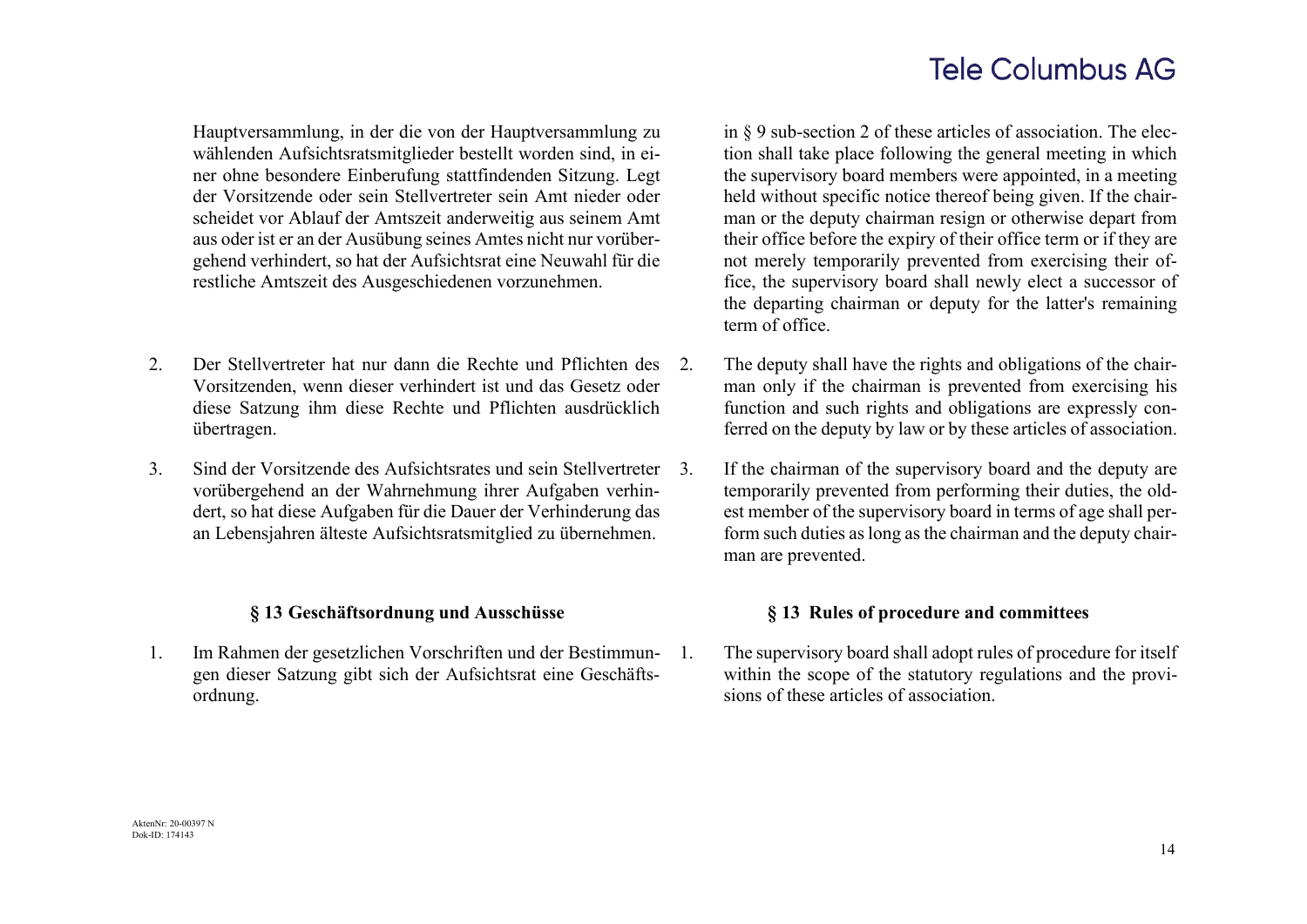- 2. Der Aufsichtsrat kann aus seiner Mitte weitere Ausschüsse bilden und deren Aufgaben und Befugnisse festsetzen. Den Ausschüssen können, soweit gesetzlich zulässig, auch Entscheidungsbefugnisse übertragen werden.
- 3. Der Aufsichtsrat und die Ausschüsse können sich bei der Wahrnehmung ihrer Aufgaben der Unterstützung sachverständiger Personen bedienen. Sie können durch Beschluss oder auf Anordnung des Aufsichtsrats- bzw. Ausschussvorsitzenden zu ihren Sitzungen Sachverständige und Auskunftspersonen hinzuziehen.

### **§ 14 Einberufung von Sitzungen § 14 Convening of meetings**

- 1. Der Aufsichtsrat soll in der Regel eine Sitzung im Kalendervierteljahr, er muss zwei Sitzungen im Kalenderhalbjahr abhalten.
- 2. Die Sitzungen des Aufsichtsrats werden durch den Vorsitzenden, im Falle seiner Verhinderung durch dessen Stellvertreter, mit einer Frist von zwei Wochen in Textform (§ 126 b BGB) einberufen. Bei der Berechnung der Frist werden der Tag der Absendung der Einladung und der Tag der Sitzung nicht mitgerechnet. In dringenden Fällen kann der Vorsitzende die Frist auf nicht weniger als drei Tage abkürzen und mündlich, telefonisch oder auf andere Weise einberufen.
- 2. The supervisory board may set up committees from amongst its members and may determine the duties and powers of such committees. To the extent permitted by law, the supervisory board may also confer decision-making powers on such committees.
- 3. The supervisory board and the committees may consult expert persons when performing their duties. They may, based on a resolution or on the order of the chairman of the supervisory board or of the relevant committee, call in experts and persons providing information when holding their meetings.

- 1. The supervisory board shall generally hold one meeting within a calendar quarter and is obliged to hold two meetings within a calendar half-year.
	- The meetings of the supervisory board shall be convened by the chairman or, if the chairman is prevented from exercising his function, by the deputy chairman by notice in text form (section 126 b BGB) by observing a notice period of two weeks. For the purpose of calculating the notice period, the day of sending the notice and the day of the meeting shall not be taken into account. In urgent cases, the chairman may shorten the notice period to no less than three days and may convene the meeting orally, by telephone or in another manner.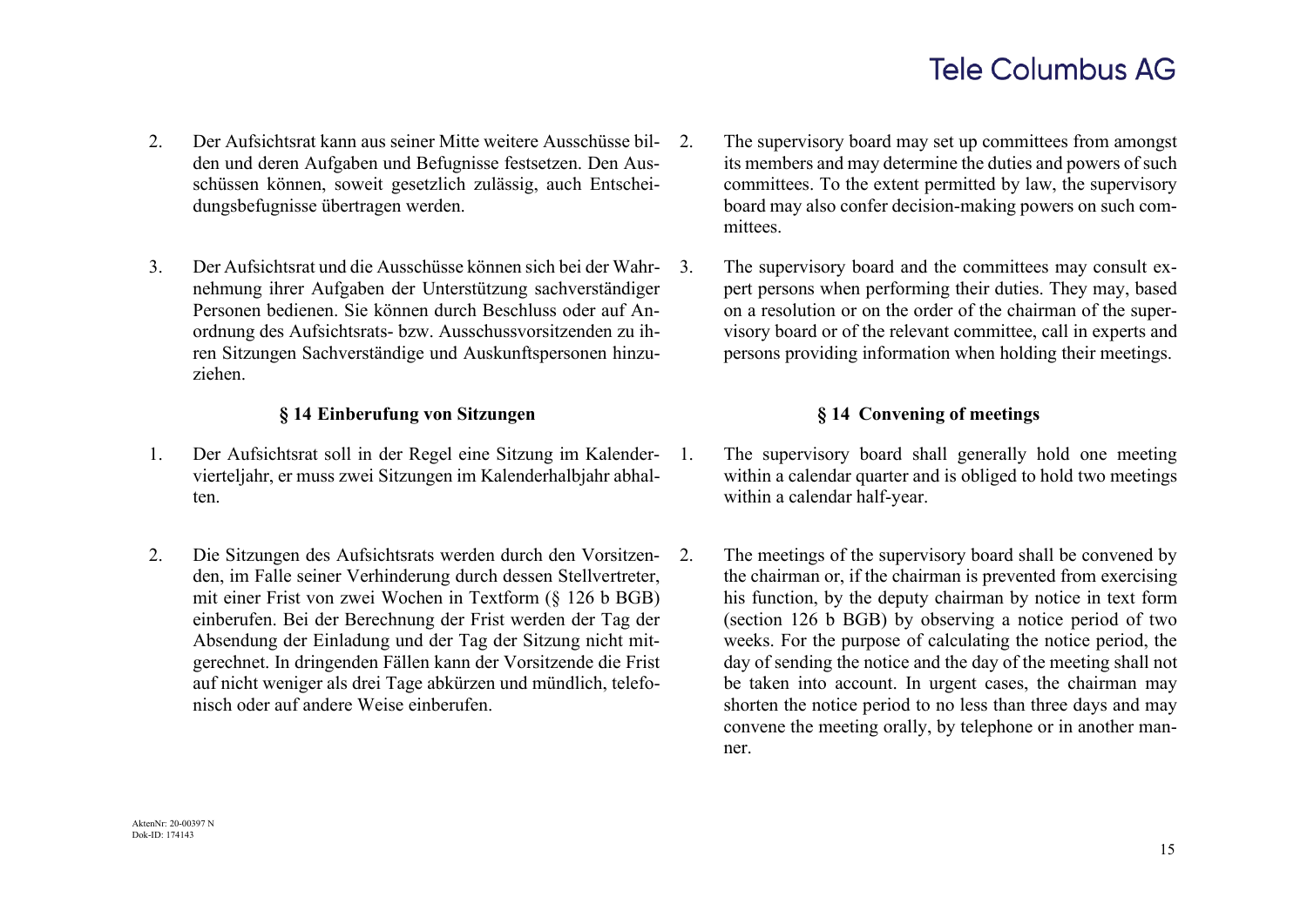- 3. Mit der Einladung sind Ort und Zeitpunkt der Sitzung und die Gegenstände der Tagesordnung mitzuteilen sowie Beschlussvorschläge zu übermitteln. Ergänzungen der Tagesordnung müssen, falls nicht ein dringender Fall eine spätere Mitteilung rechtfertigt, bis zum siebten Tag vor der Sitzung mitgeteilt werden.
- 4. Der Vorsitzende des Aufsichtsrats oder, im Falle von dessen Verhinderung, sein Stellvertreter kann eine einberufene Sitzung vor der Eröffnung vertagen.

- 1. Beschlüsse des Aufsichtsrats werden in der Regel in Präsenzsitzungen gefasst, an denen die Aufsichtsratsmitglieder anwesend sind. Per Video- oder Telefonkonferenz zugeschaltete Aufsichtsratsmitglieder gelten für Zwecke dieses § 15 als anwesend und können ihre Stimmen auf diesem Wege abgeben.
- 2. Der Aufsichtsrat ist beschlussfähig, wenn alle Mitglieder unter der zuletzt bekannt gegebenen Anschrift eingeladen sind und mindestens die Hälfte der Mitglieder, aus denen er insgesamt zu bestehen hat, an der Beschlussfassung teilnimmt. Ein Aufsichtsratsmitglied nimmt auch dann an der Beschlussfassung teil, wenn es sich der Stimme enthält. Abwesende Aufsichtsratsmitglieder können an der Beschlussfassung teilnehmen, indem sie eine Stimmabgabe in Textform durch ein anderes Aufsichtsratsmitglied überreichen lassen.
- The notice of the meeting shall specify the place and time of the meeting as well as the individual items of the agenda and proposed resolutions. Any additions to the agenda shall be notified by the seventh day before the meeting unless a later notification is justified in an urgent case.
- The chairman of the supervisory board or, if the chairman is prevented from exercising his function, the deputy chairman may postpone a meeting convened before it is opened.

### **§ 15 Beschlussfassung § 15 Adoption of resolutions**

- 1. Resolutions of the supervisory board shall generally be adopted in physical meetings (*Präsenzsitzungen*) in which the supervisory board members are present in person. Supervisory board members taking part in the meeting via video or telephone conference are deemed to be present for the purpose of this § 15 and are allowed to cast their votes via these channels.
	- The supervisory board shall have a quorum if notice of the meeting was given to all members of the supervisory board under the address most recently notified and no less than half the number of members of which the supervisory board shall consist participate in the adoption of the resolution. A member of the supervisory board is also deemed to participate in the adoption of the resolution if he abstains from voting. Absent members of the supervisory board may participate in the adoption of a resolution by having their votes submitted in text form by another supervisory board member.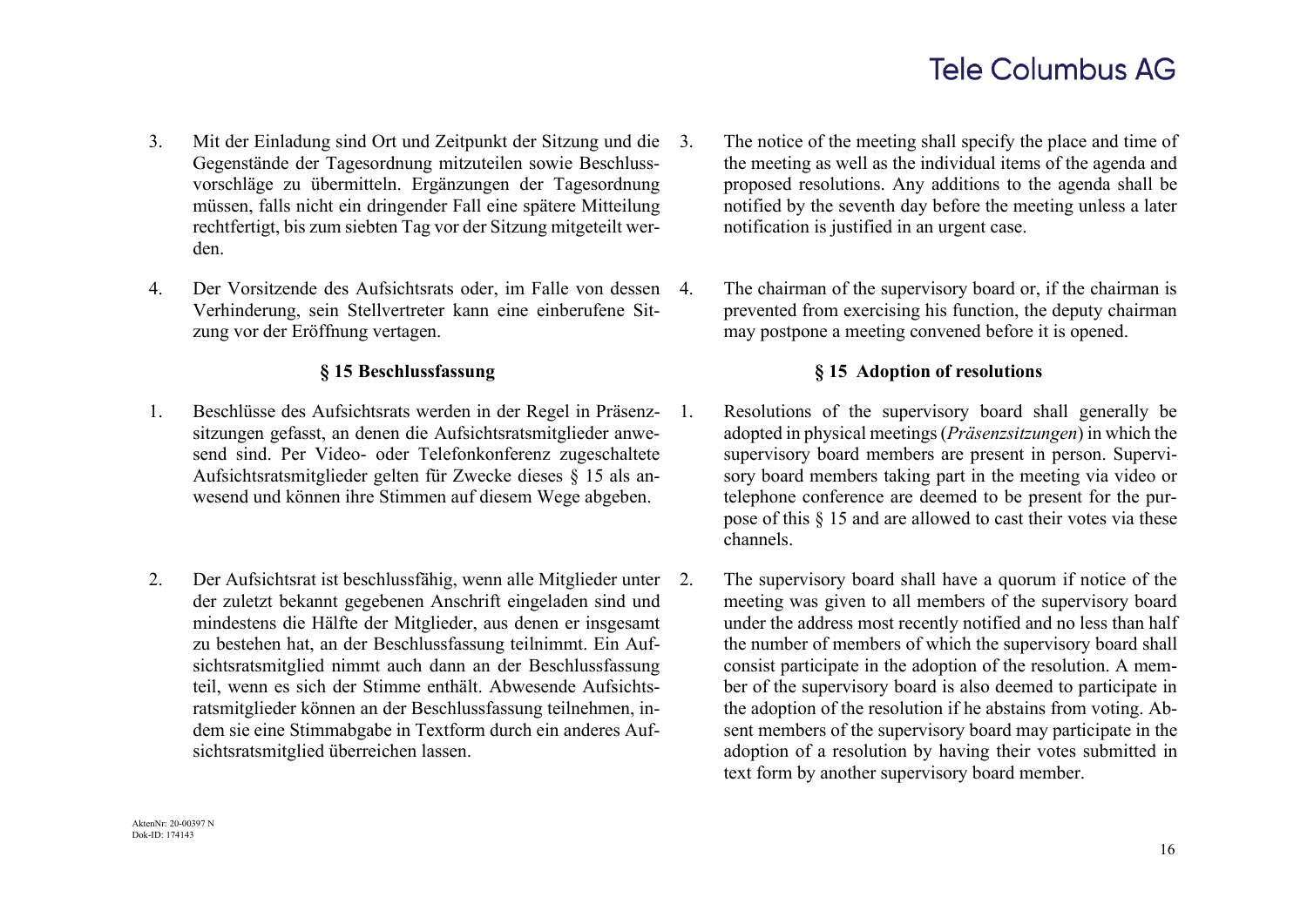- 3. Die Beschlussfassung über einen Gegenstand der Tagesordnung, der weder in der Einladung enthalten noch rechtzeitig vor der Sitzung mitgeteilt worden war, ist nur zulässig, wenn kein anwesendes Mitglied des Aufsichtsrats der Beschlussfassung widerspricht und mindestens 2/3 der Mitglieder anwesend sind. Abwesenden Aufsichtsratsmitgliedern ist in einem solchen Falle Gelegenheit zu geben, binnen einer vom Vorsitzenden festzusetzenden angemessenen Frist der Beschlussfassung zu widersprechen oder ihre Stimme in Textform abzugeben. Der Beschluss wird erst wirksam, wenn keines der abwesenden Aufsichtsratsmitglieder innerhalb der vom Vorsitzenden festgesetzten Frist widerspricht.
- 4. Den Vorsitz führt der Vorsitzende des Aufsichtsrats oder, im Falle seiner Verhinderung, dessen Stellvertreter. Der Vorsitzende bestimmt die Reihenfolge, in der die Gegenstände der Tagesordnung verhandelt werden, sowie die Art und Reihenfolge der Abstimmungen.
- 5. Beschlüsse des Aufsichtsrats werden mit einfacher Stimmenmehrheit gefasst, soweit das Gesetz nichts anderes bestimmt. Dies gilt auch für Wahlen. Bei Feststellung des Abstimmungsergebnisses werden Stimmenthaltungen nicht mitgezahlt. Ergibt eine Abstimmung Stimmengleichheit, so findet eine neue Aussprache nur statt, wenn die Mehrheit des Aufsichtsrats dies beschließt. Anderenfalls muss unverzüglich neu abgestimmt werden. Ergibt auch die erneute Abstimmung über denselben Gegenstand Stimmengleichheit, so hat der Vorsitzende des Aufsichtsrats zwei Stimmen.
- 3. If an item of the agenda was neither contained in the notice of the meeting nor notified to the members in due time before the meeting, the supervisory board may only resolve thereon if none of the members of the supervisory board being present during the meeting objects and no less than two thirds of the members are present. In such case members of the supervisory board not attending the meeting in person shall be given the opportunity to object to the adoption of the resolution or to cast their vote in text form within a reasonable time limit to be determined by the chairman. The resolution shall only enter into effect if and when none of the absent supervisory board members has raised an objection within the time limit set by the chairman.
	- The chairman of the supervisory board, or his deputy if he is prevented from exercising his function, shall chair the meeting of the supervisory board and determine the order in which the items of the agenda are dealt with as well as the manner and order of votings.
	- Resolutions of the supervisory board shall be adopted with the simple majority of votes, unless stipulated otherwise by law. This shall also apply to elections. For the purpose of determining the result of a vote, abstentions shall not be counted. If a vote results in a tie, a new debate shall only take place if the majority of the supervisory board so decides. Otherwise, a new vote must be taken immediately. If the new vote on the same subject also results in a tie, the chairman of the supervisory board shall have two votes.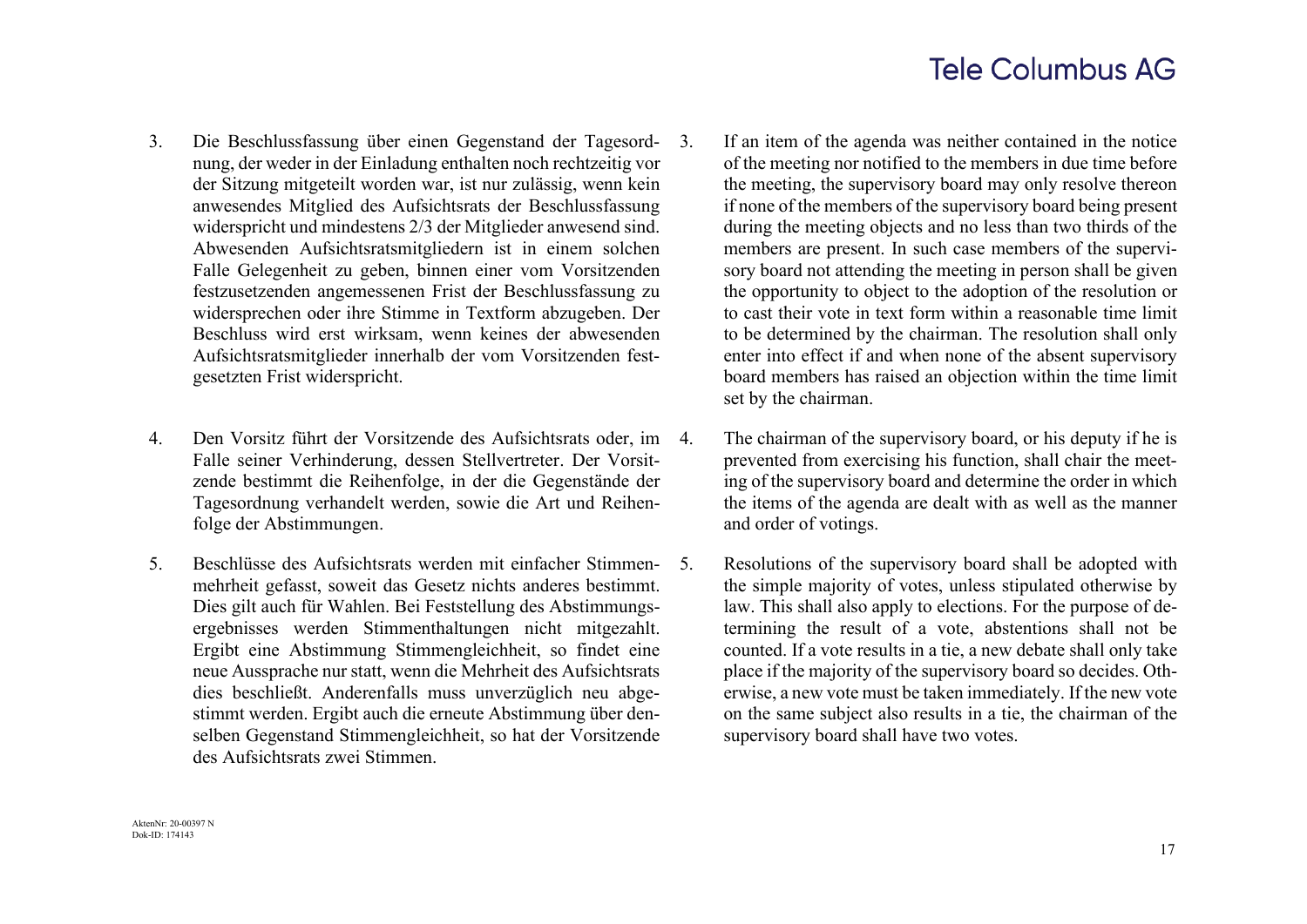- 6. Außerhalb von Präsenzsitzungen ist eine Beschlussfassung durch textformliche, fernmündliche oder andere vergleichbare Formen der Beschlussfassung zulässig, wenn der Aufsichtsratsvorsitzende oder im Verhinderungsfall dessen Stellvertreter dies für den Einzelfall bestimmt. Zulässig sind insbesondere auch Beschlussfassungen in Form einer Video- oder Telefonkonferenz oder eine Kombination der vorgenannten Möglichkeiten. Die Aufsichtsratsmitglieder sind nicht berechtigt, einer vom Aufsichtsratsvorsitzenden oder im Verhinderungsfall von dessen Stellvertreter angeordneten Form der Beschlussfassung zu widersprechen. Die nach diesem Absatz gefassten Beschlüsse werden vom Vorsitzenden schriftlich festgestellt und allen Mitgliedern zugeleitet. Im Übrigen gelten die vorstehenden Bestimmungen entsprechend.
- 7. Für die Beschlussfassung in den Ausschüssen gelten die Bestimmungen dieser Satzung für die Beschlussfassung des Aufsichtsrats entsprechend.

### **§ 16 Niederschrift § 16 Minutes**

1. Über die Beschlusse und Sitzungen des Aufsichtsrats und seiner Ausschüsse ist eine Niederschrift zu fertigen, die von dem Leiter der jeweiligen Sitzung oder im Falle des § 15 Abs. 6 vom Vorsitzenden des Aufsichtsrats zu unterzeichnen ist. In der Niederschrift sind Ort, Tag und Zeit (Anfang und Ende) der Sitzung oder Beschlussfassung, die Teilnehmer, die Gegenstände der Tagesordnung, der wesentliche Inhalt der Verhandlungen, die Abstimmungsergebnisse und die Beschlüsse des Aufsichtsrats bzw. des Ausschusses wiederzugeben. Die Niederschrift ist

- 6. Outside physical meetings, the adoption of a resolution in text form, by telephone or in other similar manners shall be permitted if so determined in an individual case by the chairman of the supervisory board or, if he is prevented from exercising his function, by the deputy chairman. In particular, the supervisory board shall be permitted to adopt resolutions by video or telephone conference or by a combination of the aforementioned means. Supervisory board members do not have the right to object to a method of voting ordered by the chairman of the supervisory board or, if he is prevented from exercising his function, by the deputy chairman. The resolutions adopted in accordance with this sub-section shall be recorded by the chairman in writing and forwarded to all members. Otherwise, the foregoing provisions shall apply *mutatis mutandis*.
- 7. With regard to the adoption of resolutions in the supervisory board committees, the provisions of these articles applying to the adoption of resolutions of the supervisory board shall apply *mutatis mutandis*.

1. The resolutions and meetings of the supervisory board and its committees shall be recorded in minutes to be signed by the chairman of the respective meeting or, in case of § 15 subsection 6, by the chairman of the supervisory board. Such minutes shall specify the place, date and time (beginning and end) of the meeting or adoption of the resolution, the persons attending the meeting, the items of the agenda, the material content of the deliberations, the results of votes, and the resolutions adopted by the supervisory board or the committee.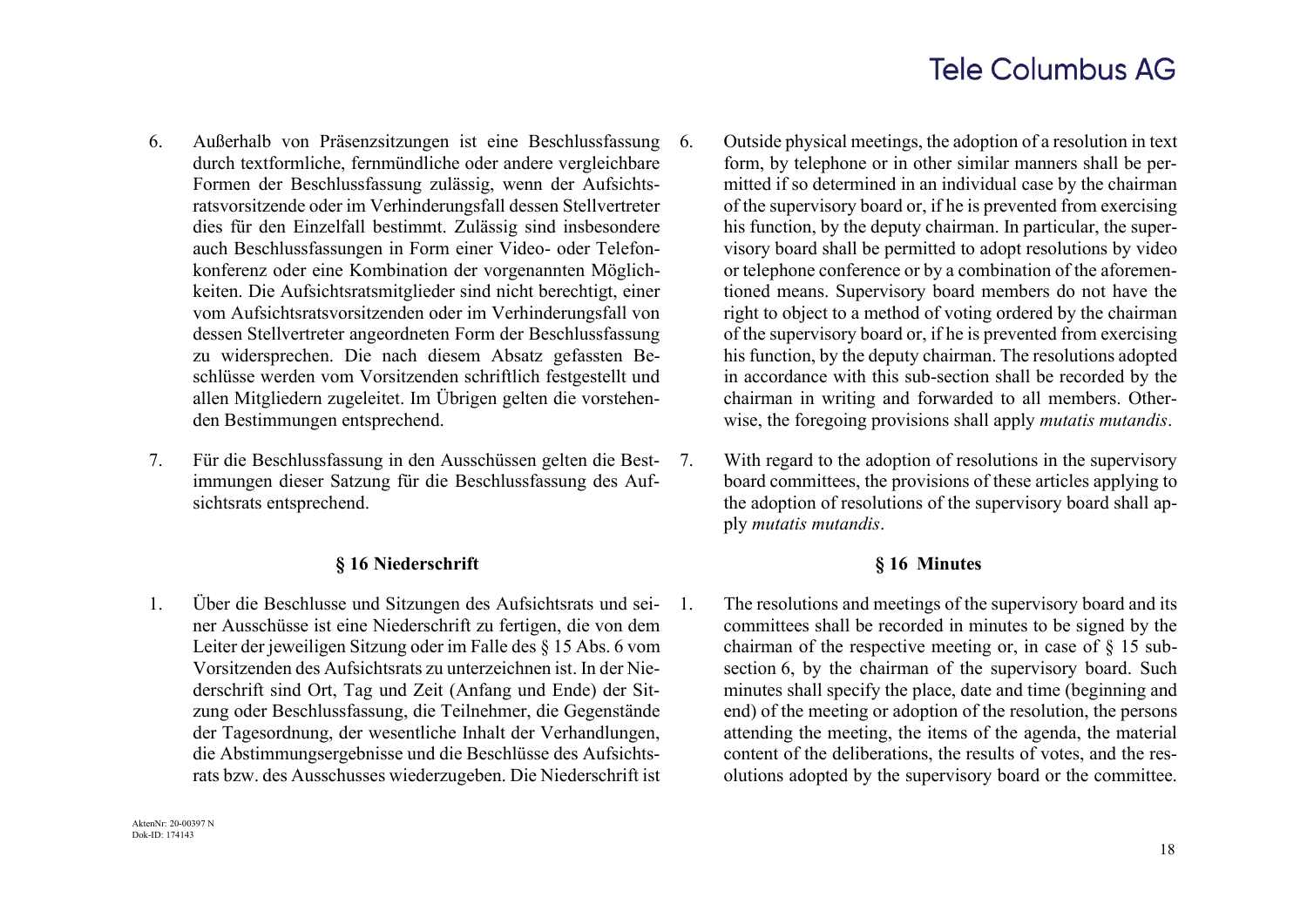jedem Aufsichtsratsmitglied unverzüglich in Abschrift zuzuleiten.

- 1. Die Mitglieder des Aufsichtsrats haben bei der Ausübung ihrer Tätigkeit die Sorgfalt ordentlicher und gewissenhafter Amtswalter anzuwenden.
- 2. Über vertrauliche Angaben und Geheimnisse der Gesellschaft, namentlich Betriebs- oder Geschäftsgeheimnisse, die ihnen durch ihre Tätigkeit bekannt geworden sind, haben die Aufsichtsratsmitglieder - auch nach dem Ausscheiden aus dem Amt - Stillschweigen zu bewahren. Die Aufsichtsratsmitglieder sind insbesondere zur Verschwiegenheit über erhaltene vertrauliche Berichte und vertrauliche Beratungen verpflichtet. Bei Sitzungen des Aufsichtsrats anwesende Personen, die nicht Aufsichtsratsmitglieder sind, sind zur Verschwiegenheit ausdrücklich zu verpflichten.
- 3. Beabsichtigt ein Aufsichtsratsmitglied, eine Information an Dritte weiterzugeben, von der nicht mit Sicherheit auszuschließen ist, dass sie vertrauliche Angaben und Geheimnisse der Gesellschaft betrifft, so hat er die Information dem Vorsitzenden des Aufsichtsrats zuvor unter Bekanntgabe der Person, an die die Information erfolgen soll, mitzuteilen und ihm vor Weitergabe der Information Gelegenheit zur Stellungnahme zu geben.

A copy of the minutes shall be forwarded to each member of the supervisory board without delay.

### **§ 17 Sorgfalts- und Schweigepflicht § 17 Duty of care and duty to observe secrecy**

When performing their duties, the members of the supervisory board shall apply the due diligence of prudent and conscientious administrators of an office.

- The members of the supervisory board shall observe secrecy – also after they resigned or otherwise departed from the supervisory board – with regard to any confidential information and secrets of the Company, in particular business and trade secrets, of which they become aware as a result of their work in the supervisory board. In particular, the supervisory board members shall be obliged to observe secrecy with regard to confidential reports received and confidential deliberations. The obligation to observe secrecy shall be expressly imposed on any persons present during meetings of the supervisory board who are not members of the supervisory board.
- If a member of the supervisory board intends to disclose to third parties any information for which it cannot be ruled out with certainty that such information is confidential or relates to secrets of the Company, the member shall inform the chairman of the supervisory board about such information in advance, by naming the person to whom the information shall be disclosed, and give him the opportunity to provide its comments before disclosing the information.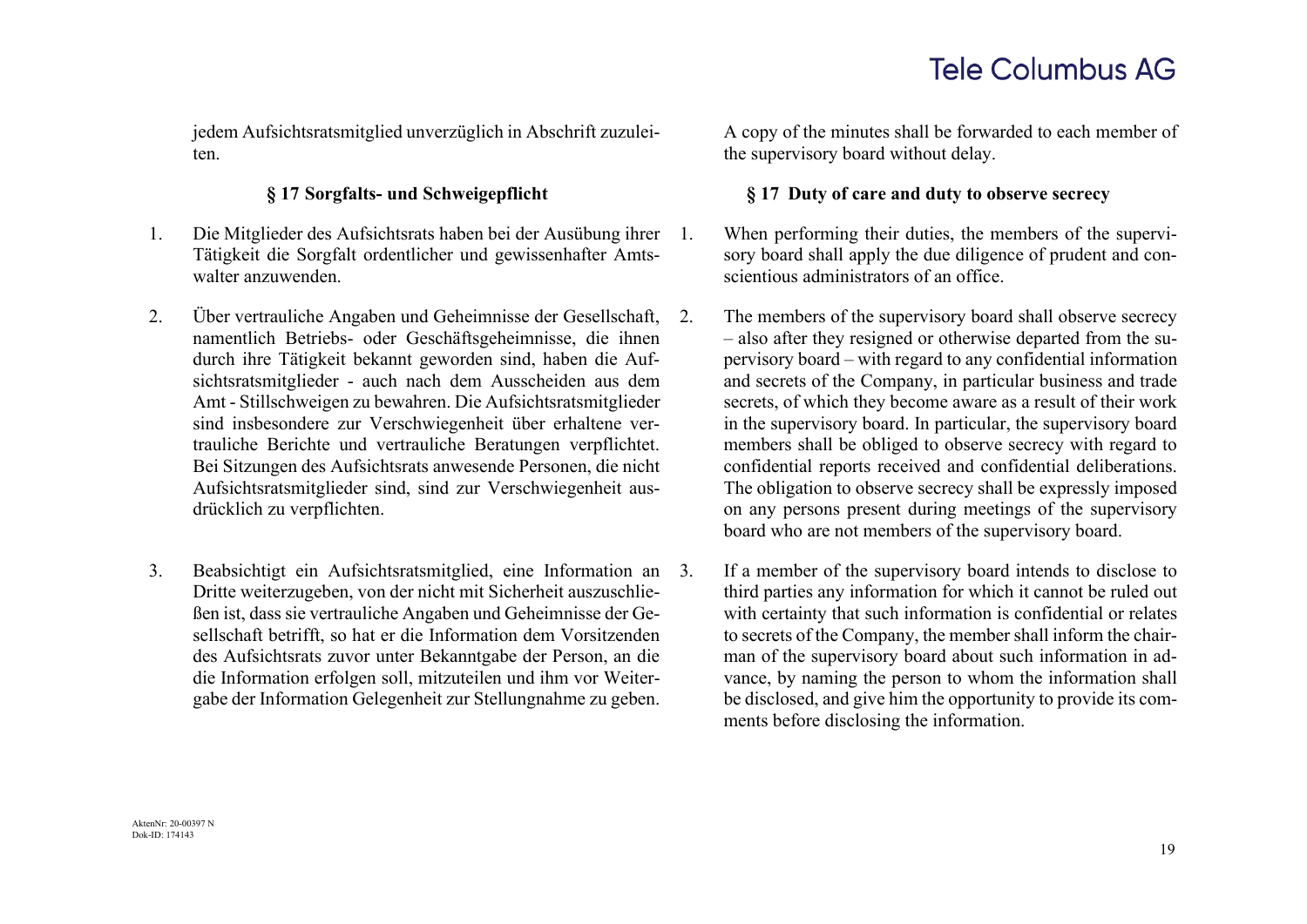- 1. Jedes Aufsichtsratsmitglied erhält neben dem Ersatz seiner Auslagen eine feste jährliche Vergütung in Hohe von Euro 33.000. Der Vorsitzende des Aufsichtsrats erhält jährlich Euro 75.000.
- 2. Für die Mitgliedschaft in einem Ausschuss des Aufsichtsrats 2. erhält jeweils zusätzlich:
	- a) der Vorsitzende des Prüfungsausschusses Euro 12.000 und jedes andere Mitglied des Prüfungsausschusses Euro 4.000; und
	- b) der Vorsitzende des Präsidialausschusses Euro 5.000. b) Euro 5,000 to the chairman of the executive committee.

Die Zusatzvergütung setzt voraus, dass der Ausschuss im betreffenden Geschäftsjahr getagt hat.

- 3. Aufsichtsratsmitglieder, die dem Aufsichtsrat oder einem Ausschuss nicht während eines vollen Geschäftsjahres angehört bzw. den Vorsitz innegehabt haben, erhalten die sich aus Abs. 1 und 2 ergebende Vergütung zeitanteilig in Höhe eines Zwölftels für jeden angefangenen Monat ihrer Tätigkeit.
- 4. Darüber hinaus erhalten die Mitglieder des Aufsichtsrats für jede Teilnahme an einer Präsenzsitzung des Aufsichtsrats und seiner Ausschüsse ein Sitzungsgeld in Höhe von Euro 1.000 pro Sitzungstag. Soweit die Sitzungen des Aufsichtsrats nicht physisch, sondern lediglich virtuell stattfinden (insbesondere, wenn eine Sitzung nur telefonisch oder nur per Videokonferenz

### **§ 18 Vergütung des Aufsichtsrats § 18 Remuneration of the supervisory board**

- Each member of the supervisory board shall receive a fixed annual remuneration of Euro 33,000 as well as compensation for expenses. The chairman of the supervisory board shall receive Euro 75,000 p.a.
- 2. For their services in committees of the supervisory board additional remuneration shall be granted as follows:
	- a) Euro 12,000 to the chairman of the audit committee and Euro 4,000 to every other member of the audit committee; and
	-

Such additional remuneration shall only be payable if the relevant committee has convened in the relevant financial year.

- Supervisory board members who were not members of or did not chair the supervisory board or a committee during a full financial year shall receive the remuneration following from sub-sections 1 and 2 on a pro rata temporis basis in the amount of one twelfth for each commenced month of their function.
- In addition, the members of the supervisory board shall receive an attendance fee of EUR 1,000 per meeting day for each attendance at a meeting of the supervisory board and its committees. Insofar as meetings of the supervisory board are not held physically but only virtually (in particular if a meeting is held only by telephone or only by video conference),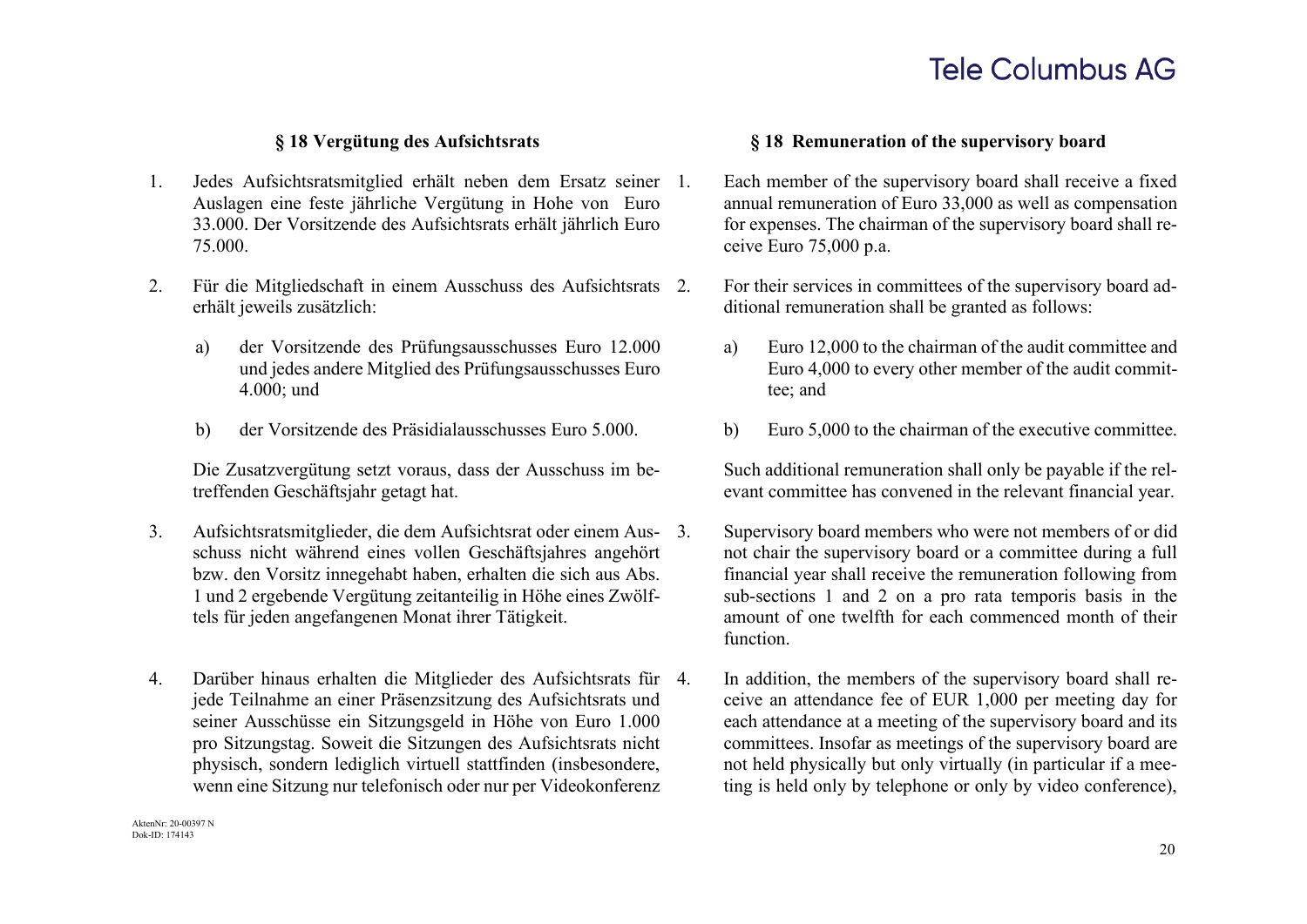stattfindet), so erhalten die Mitglieder des Aufsichtsrats (i) kein Sitzungsgeld, wenn die Sitzung nicht mehr als eine Stunde gedauert hat, (ii) das hälftige Sitzungsgeld, wenn die Sitzung länger als eine Stunde, aber nicht länger als zwei Stunden gedauert hat und (iii) das volle Sitzungsgeld, wenn die Sitzung zwei Stunden oder länger gedauert hat. Mitglieder, die nicht persönlich an physisch stattfindenden Sitzungen des Aufsichtsrats teilnehmen (insbesondere durch zugeschaltete Teilnahme per Telefon oder Videokonferenz), erhalten stets lediglich 25% des Sitzungsgeldes, wobei die Teilnahme allein durch die Abgabe einer Stimmrechtsbotschaft zu keinem Anspruch auf ein Sitzungsgeld führt. Für mehrere Sitzungen, die an einem Tag stattfinden, wird das Sitzungsgeld nur einmal gezahlt.

- 5. Die Vergütung nach den Abs. 1 und 2 wird jeweils mit Ablauf des Geschäftsjahrs fällig. Das Sitzungsgeld nach Abs. 4 wird nach der betreffenden Sitzung fällig.
- 6. Die Gesellschaft erstattet jedem Aufsichtsratsmitglied die auf seine Bezüge entfallende Umsatzsteuer.
- 7. Die Mitglieder des Aufsichtsrats werden in eine im Interesse der Gesellschaft von dieser in angemessener Höhe unterhaltene Vermögensschaden- Haftpflichtversicherung für Organe und bestimmte Führungskräfte (D&O- Versicherung) mit angemessenem Selbstbehalt einbezogen. Die Prämien hierfür übernimmt die Gesellschaft.

members of the supervisory board shall receive (i) no attendance fee if the meeting lasted no more than one hour, (ii) half the attendance fee if the meeting lasted more than one hour but no more than two hours, and (iii) the full attendance fee if the meeting lasted two hours or more. Members who do not attend physically held meetings of the supervisory board in person (in particular by participating via telephone or video conference) shall always receive only 25% of the attendance fee, whereby participation only by submitting a voting message shall not give rise to any entitlement to an attendance fee. For several meetings held on the same day, the attendance fee is paid only once.

- The remuneration pursuant to sub-sections 1 and 2 shall become due after the end of the relevant financial year. The attendance fee pursuant to sub-section 4 shall become due after the relevant meeting.
	- The Company shall reimburse each supervisory board member the VAT payable in relation to his remuneration/compensation.
- The members of the supervisory board shall be included in a D & O insurance with an appropriate deductible being maintained by the Company with an adequate insured sum in its own interest. The premiums for this insurance will be borne by the Company.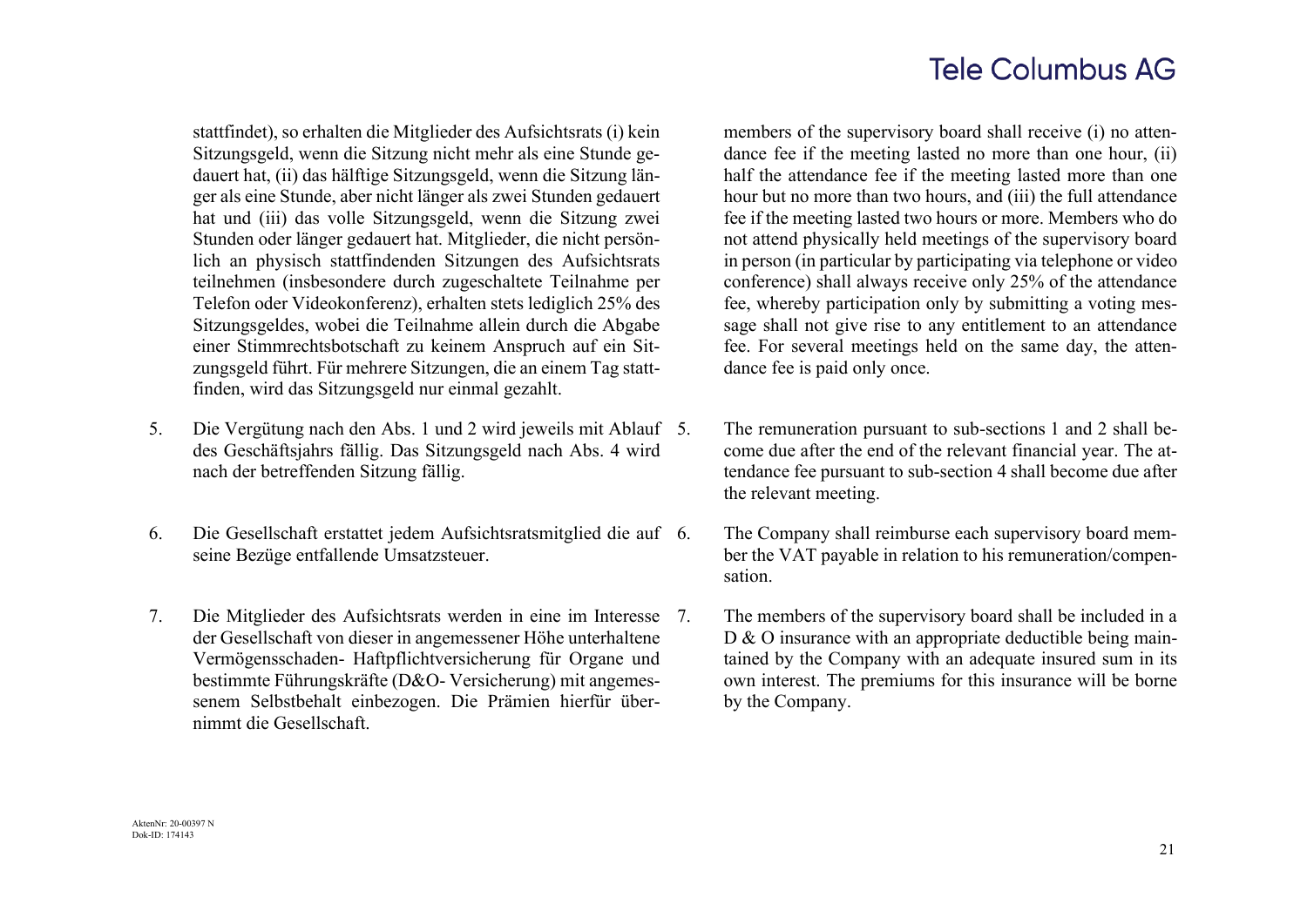### **V. Die Hauptversammlung V. General Meeting**

- 1. Die Hauptversammlung findet in Deutschland am Sitz der Gesellschaft oder einer ihrer Tochtergesellschaften, an einem Ort im Umkreis von 100 km (Luftlinie) vom Sitz der Gesellschaft, am Sitz einer deutschen Wertpapierbörse, an der Aktien der Gesellschaft zum Handel zugelassen sind, oder in einer Gemeinde mit mehr als 50.000 Einwohnern statt.
- 2. Die Hauptversammlung wird, unbeschadet der gesetzlichen Einberufungsrechte des Aufsichtsrats und einer Aktionärsminderheit, durch den Vorstand einberufen.
- 3. Die Hauptversammlung ist soweit gesetzlich keine kürzere Frist zulässig ist - mindestens dreißig Tage vor dem Tag der Hauptversammlung einzuberufen. Der Tag der Hauptversammlung und der Tag der Einberufung sind nicht mitzurechnen. Diese Einberufungsfrist verlängert sich um die Tage der Anmeldefrist gemäß § 20 Abs. 1 dieser Satzung.
- 4. Für die Übermittlung von Mitteilungen über die Einberufung nach § 125 Abs. 2 AktG genügt nach Maßgabe der gesetzlichen Vorschriften der Weg elektronischer Kommunikation. Der Vorstand ist - ohne dass hierauf ein Anspruch besteht - berechtigt, Mitteilungen auch in Papierform zu versenden.

### **§ 19 Ort und Einberufung § 19 Place of the meeting; convening the general meeting**

- 1. The general meeting shall take place in Germany at the place of the registered office of the Company or any of its subsidiaries, at a place within 100 km (beeline) of the Company's registered office, at the place of a German stock exchange where shares of the Company are listed, or in a city with a population of more than 50,000.
	- The general meeting shall be convened, notwithstanding the statutory rights of the supervisory board and a minority of shareholders to convene a general meeting, by the management board.
	- Notice of the general meeting shall be given unless a shorter period is permitted by law – no less than thirty days prior to the day of the general meeting. For the purpose of calculating this time limit, the day of the general meeting and the day of sending the notice shall not be taken into account. This notice period shall be extended by the days of the attendance notification period specified in § 20 sub-section 1 of these articles of association.
- 4. In accordance with the statutory provisions, electronic communication shall suffice for the transmission of notifications of the convening of the general meeting pursuant to section 125 (2) AktG. The management board is entitled – but not obliged – to send notices as paper-based documents as well.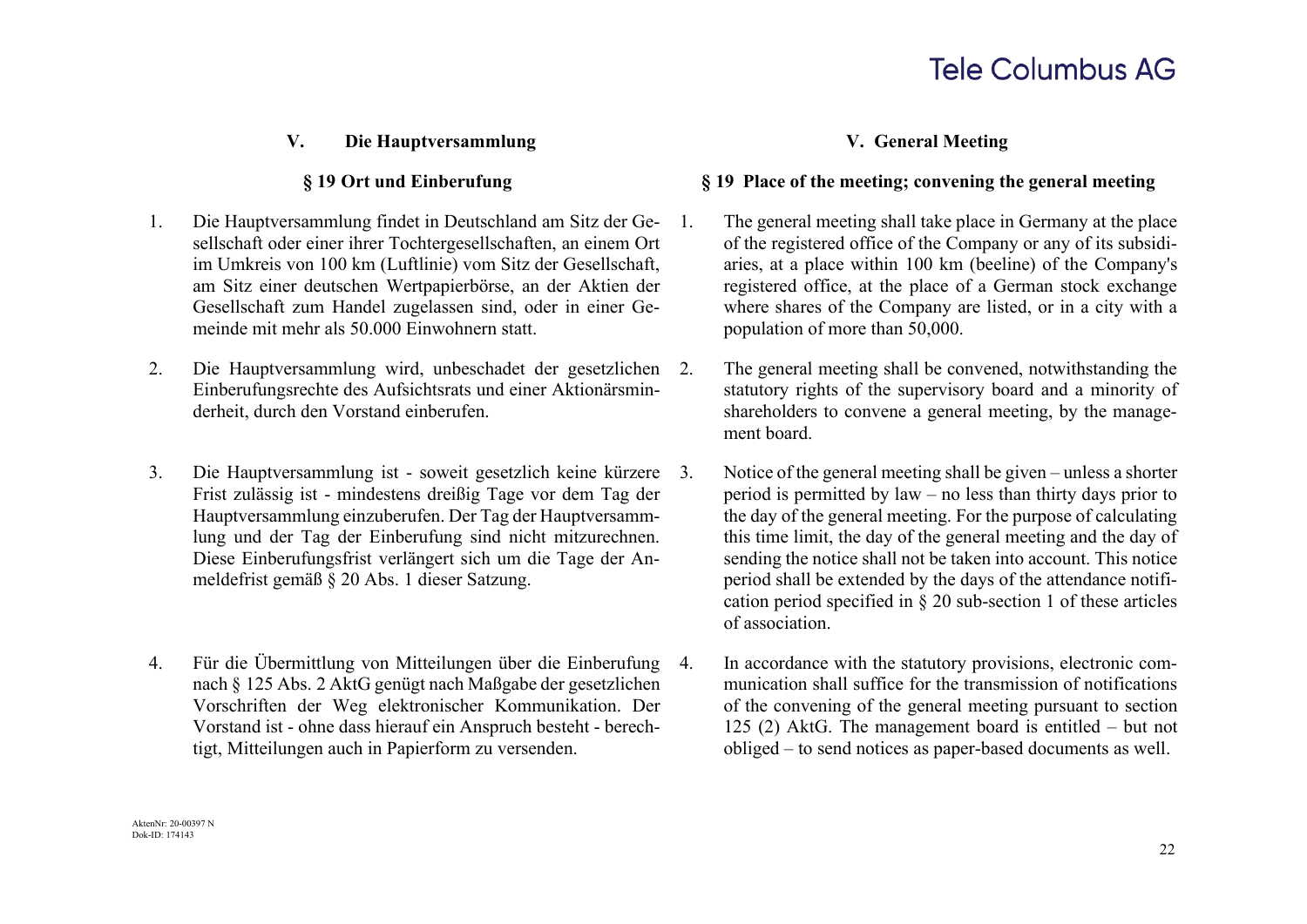5. Die Hauptversammlung, die über die Entlastung der Mitglieder des Vorstands und des Aufsichtsrats, die Verwendung des Bilanzgewinns und die Wahl des Abschlussprüfers beschließt, findet in den ersten acht Monaten eines jeden Geschäftsjahres statt (ordentliche Hauptversammlung).

### **§ 20 Teilnahme an der Hauptversammlung § 20 Attendance of the general meeting**

- 1. Zur Teilnahme an der Hauptversammlung und zur Ausübung des Stimmrechts sind nur diejenigen Aktionäre berechtigt, die im Aktienverzeichnis eingetragen sind und die sich rechtzeitig vor der Versammlung angemeldet haben. Die Anmeldung bedarf der Textform und muss in deutscher oder englischer Sprache erfolgen und muss der Gesellschaft unter der in der Einberufung hierfür mitgeteilten Adresse mindestens sechs Tage vor der Hauptversammlung zugehen. In der Einberufung kann eine kürzere, in Tagen zu bemessende Frist vorgesehen werden. Der Tag des Zugangs und der Tag der Hauptversammlung sind bei der Berechnung dieser Frist nicht mitzurechnen.
- 2. Der Vorstand ist ermächtigt vorzusehen, dass die Aktionäre an der Hauptversammlung auch ohne Anwesenheit an deren Ort und ohne einen Bevollmächtigten teilnehmen und ihre Rechte ganz oder teilweise im Wege elektronischer Kommunikation ausüben können. Der Vorstand ist auch ermächtigt, Bestimmungen zum Umfang und zum Verfahren der Teilnahme und Rechtsausübung nach Satz 1 zu treffen. Diese sind in der Einberufung der Hauptversammlung bekannt zu machen.

The general meeting resolving on the approval of the acts of the members of the management board and the supervisory board, on the appropriation of the balance sheet profit and on the election of the auditors of the annual financial statements shall take place within the first eight months of each financial year (annual general meeting).

- 1. Only those shareholders shall be entitled to attend the general meeting and to exercise their voting rights who are registered in the Company's stock register and have duly submitted notification of attendance in a timely manner prior to the meeting. Such notification of attendance shall be made in text form in the German or English language and must be received by the Company at the address specified for this purpose in the notice of the meeting no less than six days prior to the general meeting. A shorter time limit to be expressed in days may be stipulated in the notice of the meeting. The day of receipt of the notification of attendance and the day of the general meeting shall not be taken into account for the purpose of calculating this time limit.
- The management board is authorised to determine that the shareholders may attend the general meeting also without being present at the place where it is held and without a proxy and may exercise their rights in whole or in part by means of electronic communication. Further, the management board is authorised to determine details regarding the extent and procedure of attendance of the meeting and the exercise of rights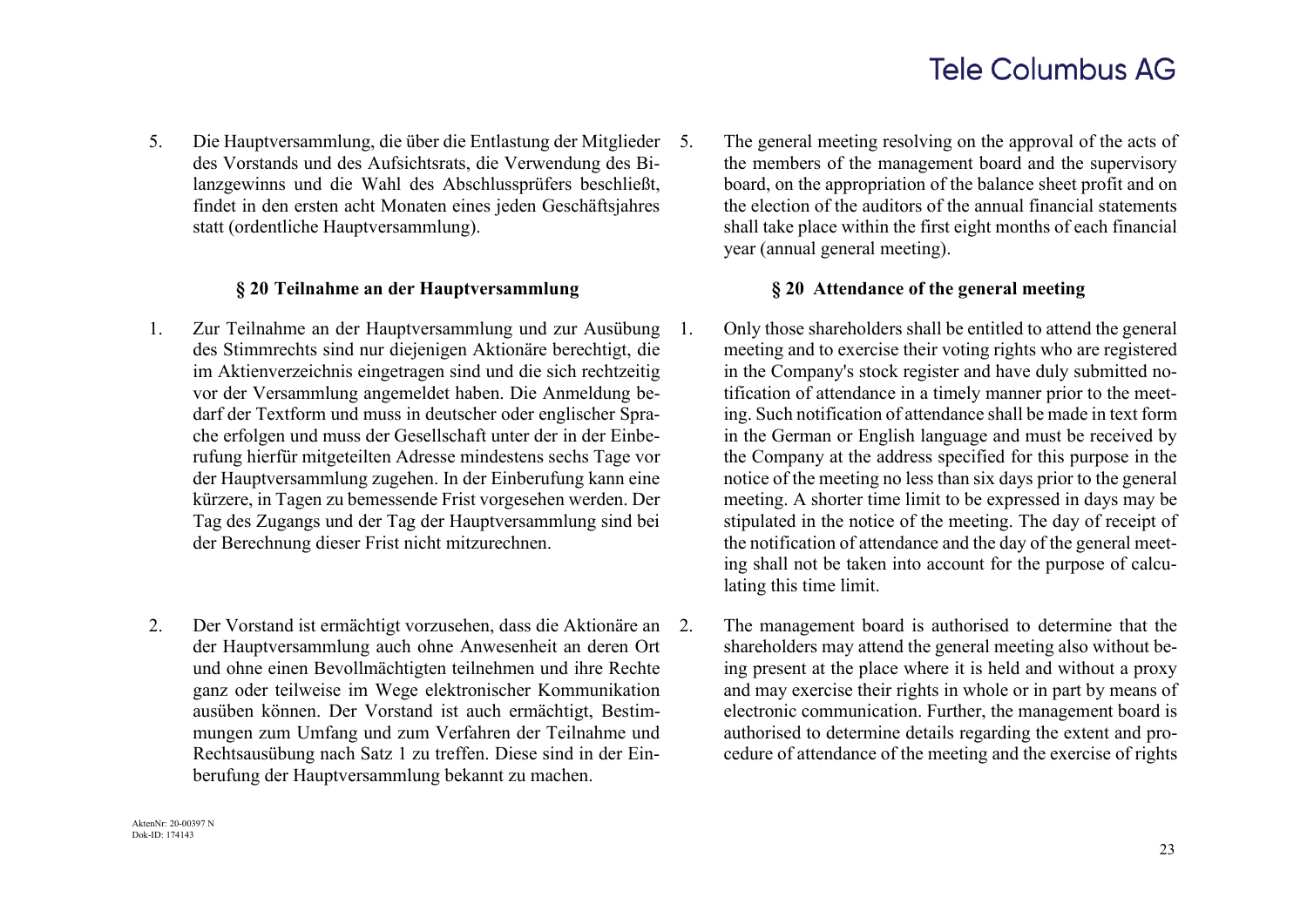3. Ist einem Aufsichtsratsmitglied die persönliche Teilnahme am Ort der Hauptversammlung aus gesundheitlichen Gründen oder aus einem sonstigen wichtigen Grund nicht möglich, so kann es im Wege der Bild- und Tonübertragung teilnehmen.

- 1. In der Hauptversammlung gewährt eine Aktie eine Stimme. Das Stimmrecht beginnt mit der vollständigen Leistung der Einlage.
- 2. Das Stimmrecht kann durch Bevollmächtigung ausgeübt werden. Die Erteilung der Vollmacht, ihr Widerruf und der Nachweis der Bevollmächtigung gegenüber der Gesellschaft bedürfen der Textform. § 135 AktG bleibt unberührt. In der Einberufung kann eine Erleichterung der Form bestimmt werden. Die Übermittlung des Nachweises der Vollmacht kann im Wege eines elektronischen Kommunikationsmittels erfolgen, das in der Einberufung der Hauptversammlung zu bestimmen ist.
- 3. Der Vorstand ist ermächtigt vorzusehen, dass Aktionäre ihre Stimmen, ohne an der Versammlung teilzunehmen, schriftlich oder im Wege elektronischer Kommunikation abgeben dürfen (Briefwahl). Der Vorstand ist auch ermächtigt, Bestimmungen zum Verfahren zu treffen. Diese sind in der Einberufung der Hauptversammlung bekannt zu machen.

in terms of sent. 1. Such details shall be announced in the notice of the general meeting.

If a member of the Supervisory Board is unable to attend the general meeting in person for health reasons or for any other important reason, he or she may participate by means of video and audio transmission.

## **§ 21 Stimmrecht § 21 Voting right**

- Each share shall grant one vote in the general meeting. The voting right will enter effect upon full payment of the capital contribution.
- The voting right may be exercised by proxy. The granting and revocation of a proxy and the evidence provided to the Company of a proxy having been granted shall require the text form. Section 135 AktG shall remain unaffected. Less strict formal requirements may be determined in the notice of the general meeting. The evidence of proxy may be transmitted by means of electronic communication which shall be determined in the notice of the general meeting.
- The management board is authorised to determine that shareholders may submit their votes, without attending the meeting, in writing or by means of electronic communication (absentee voting). Further, the management board is authorised to determine details regarding the procedure. Such details shall be announced in the notice of the general meeting.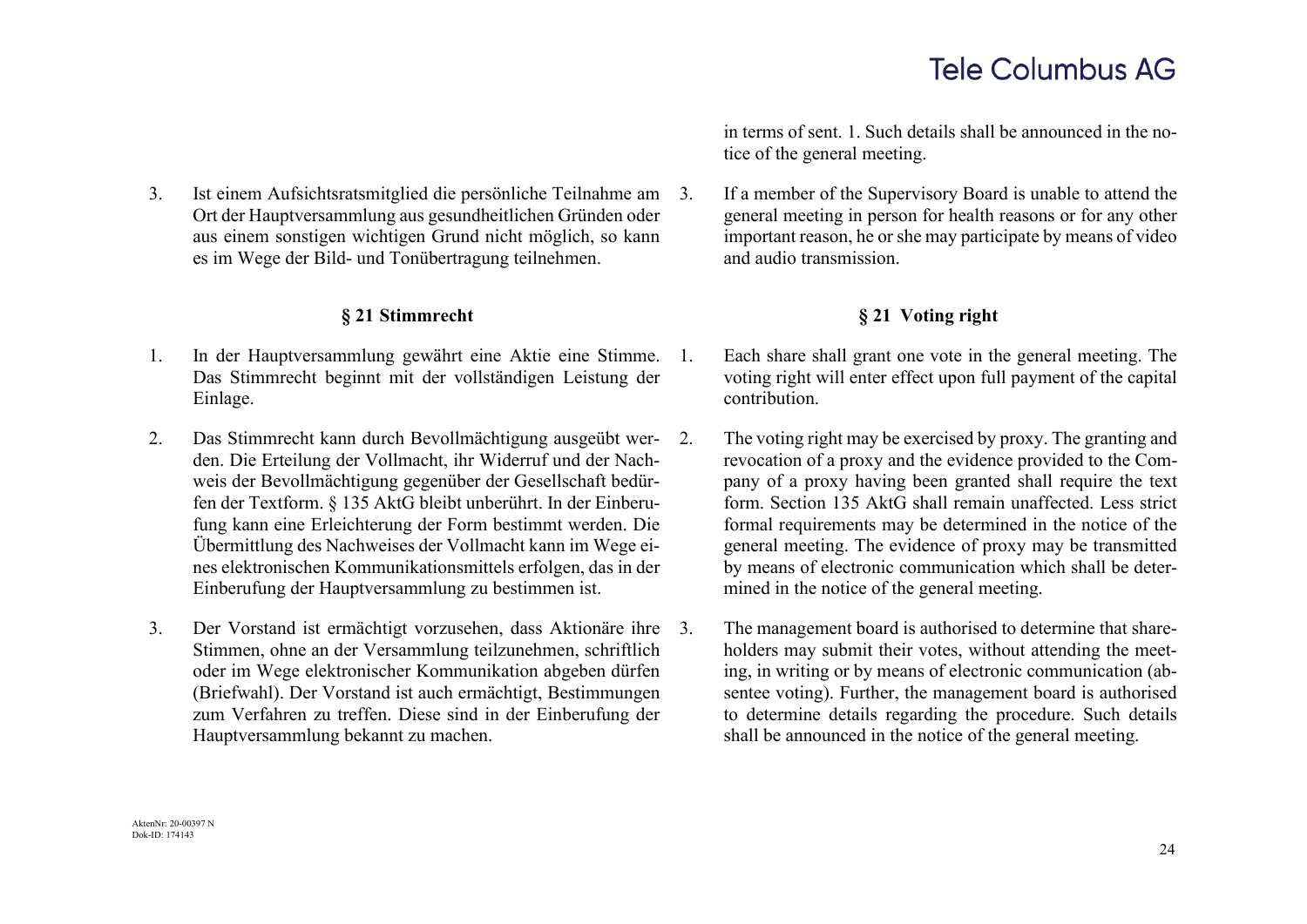### **§ 22 Leitung der Hauptversammlung § 22 Chairing of the general meeting**

- 1. Den Vorsitz in der Hauptversammlung führt der Vorsitzende des Aufsichtsrats. Die Hauptversammlung kann auch von einem anderen Mitglied des Aufsichtsrats oder einem externen Dritten geleitet werden, wenn das Mitglied oder der Dritte vom Aufsichtsrat zu diesem Zweck im Voraus für den Einzelfall oder für eine Mehrzahl von Fällen bestimmt worden ist. Übernimmt der Vorsitzende des Aufsichtsrats nicht den Vorsitz und ist kein anderes Mitglied des Aufsichtsrats und kein externer Dritter für den Vorsitz bestimmt worden, wird der Versammlungsleiter unter dem Vorsitz des Aktionärs mit dem höchsten in der Hauptversammlung erschienenen Anteilsbesitz oder seines Vertreters durch die Hauptversammlung gewählt.
- 2. Der Vorsitzende leitet die Verhandlungen und bestimmt die Reihenfolge der Verhandlungsgegenstände und der Abstimmungen, die auch von der Ankündigung in der Tagesordnung abweichen kann. Er bestimmt weiterhin die Form, das Verfahren und die weiteren Einzelheiten der Abstimmung und kann auch festlegen, dass mehrere Abstimmungen in einem Sammelgang zusammengefasst werden.
- 3. Der Vorsitzende kann das Frage- und Rederecht der Aktionäre angemessen beschränken. Er kann insbesondere zu Beginn oder während der Hauptversammlung einen zeitlich angemessenen Rahmen für den Verlauf der Versammlung, für die Aussprache zu den einzelnen Tagesordnungspunkten sowie die Rede- und Fragezeit generell oder für den einzelnen Redner festsetzen.

- 1. The general meeting shall be chaired by the chairman of the supervisory board. The general meeting can also be chaired by any other member of the supervisory board or a third party who have been designated in advance by the supervisory board for single or multiple cases. If the chairman of the supervisory board does not take the chair and neither another supervisory board member nor a third party has been designated to chair the general meeting, the chairman of the meeting shall be elected by the general meeting which in turn shall be chaired by the shareholder with the highest number of shares present at the meeting or its representative.
- The chairman of the meeting shall chair the proceedings and determine the order of the items to be dealt with and of the votings, which order may diverge from the agenda as announced in the notice of the meeting. Further, the chairman of the meeting shall determine the form, procedure and further details of the voting and may also determine that several votings shall be combined in one voting procedure.
- The chairman of the meeting may appropriately limit the shareholders' right to speak and to ask questions. In particular, the chairman of the meeting may determine, at the beginning or during the general meeting, a reasonable time schedule for the course of the meeting, for the discussions regarding the individual items of the agenda and for the time to speak and to ask questions either generally or for an individual speaker.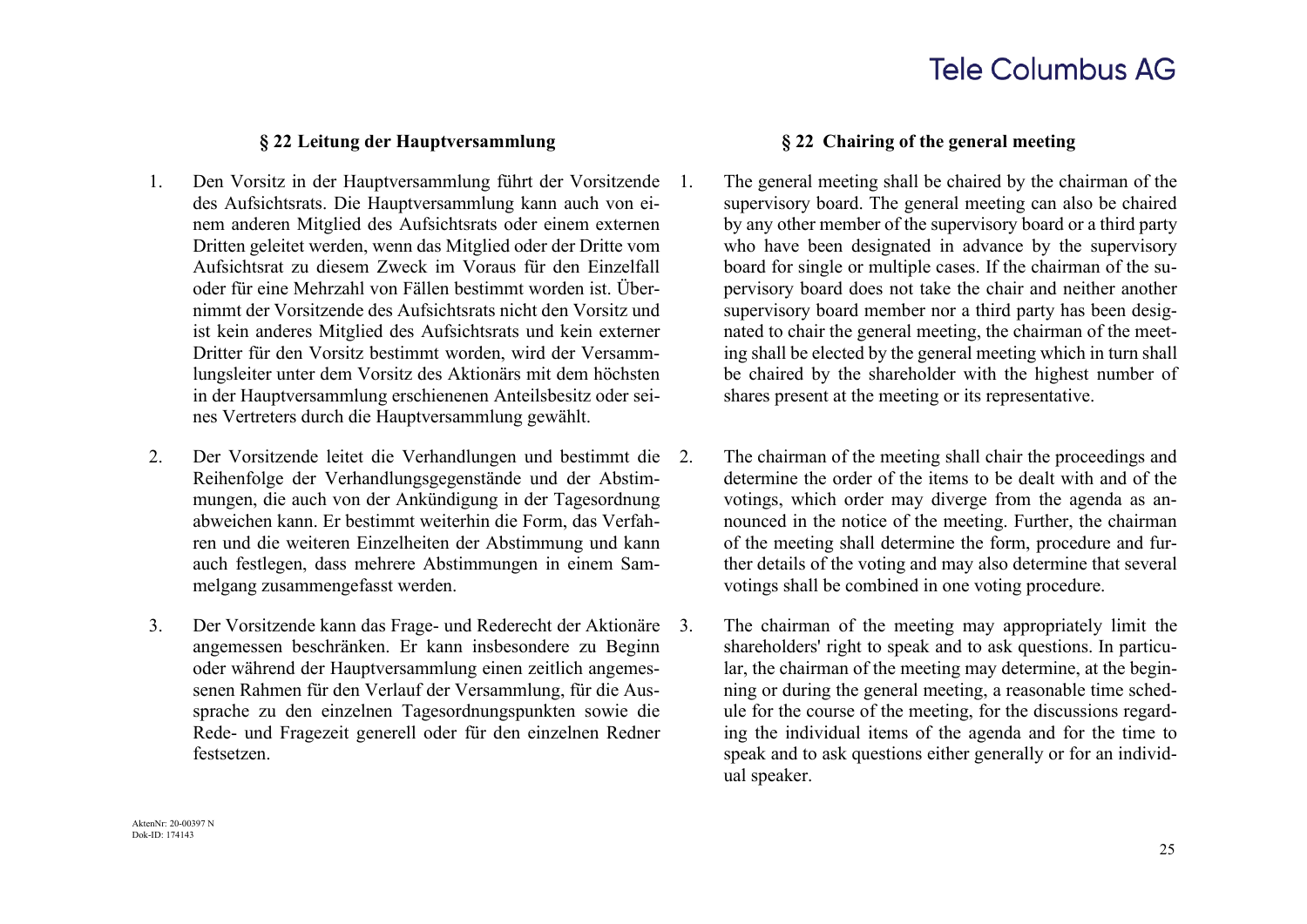Die Beschlüsse der Hauptversammlung bedürfen der einfachen Mehrheit der abgegebenen Stimmen, soweit nicht das Gesetz zwingend etwas anderes vorschreibt. In den Fällen, in denen das Gesetz eine Mehrheit des bei der Beschlussfassung vertretenen Grundkapitals erfordert, genügt, sofern nicht durch Gesetz eine größere Mehrheit zwingend vorgeschrieben ist, die einfache Mehrheit des vertretenen Grundkapitals.

### **§ 24 Übertragung der Hauptversammlung § 24 Transmission of the general meeting**

Der Versammlungsleiter ist ermächtigt, die vollständige oder teilweise Bild- und Tonübertragung der Hauptversammlung in einer von ihm näher zu bestimmenden Weise zuzulassen, wenn dies in der Einladung zur Hauptversammlung angekündigt wurde. Die Übertragung kann auch in einer Form erfolgen, zu der die Öffentlichkeit uneingeschränkten Zugang hat.

### **VI. Jahresabschluss, Gewinnverwendung VI.Annual Financial Statements,**

1. Der Vorstand hat für das vergangene Geschäftsjahr den Jahresabschluss und den Lagebericht sowie den Konzernabschluss und den Konzernlagebericht innerhalb der gesetzlichen Fristen aufzustellen und unverzüglich nach der Aufstellung dem Aufsichtsrat und dem Abschlussprüfer vorzulegen. Zugleich hat

### **§ 23 Beschlussfassung der Hauptversammlung § 23 Adoption of resolutions by the general meeting**

Resolutions of the general meeting shall require the simple majority of the votes cast, unless stipulated otherwise by mandatory statutory law. In cases where the majority of the share capital represented during the adoption of the resolution is required by statutory law, the simple majority of the represented share capital shall be sufficient unless a larger majority is stipulated by mandatory statutory law.

The chairman of the general meeting is authorised to permit the audio and video transmission of all or part of the general meeting in a form defined by him if this was announced in the notice of the general meeting. The transmission may also be effected such that the general public has unlimited access to it.

# **Appropriation of the Profit**

### **§ 25 Jahresabschluss § 25 Annual financial statements**

1. The management board shall draw up the annual financial statements and the management report as well as the consolidated financial statements and the consolidated management report for the preceding financial year within the statutory time limits and submit them to the supervisory board and to the auditor of the annual financial statements promptly after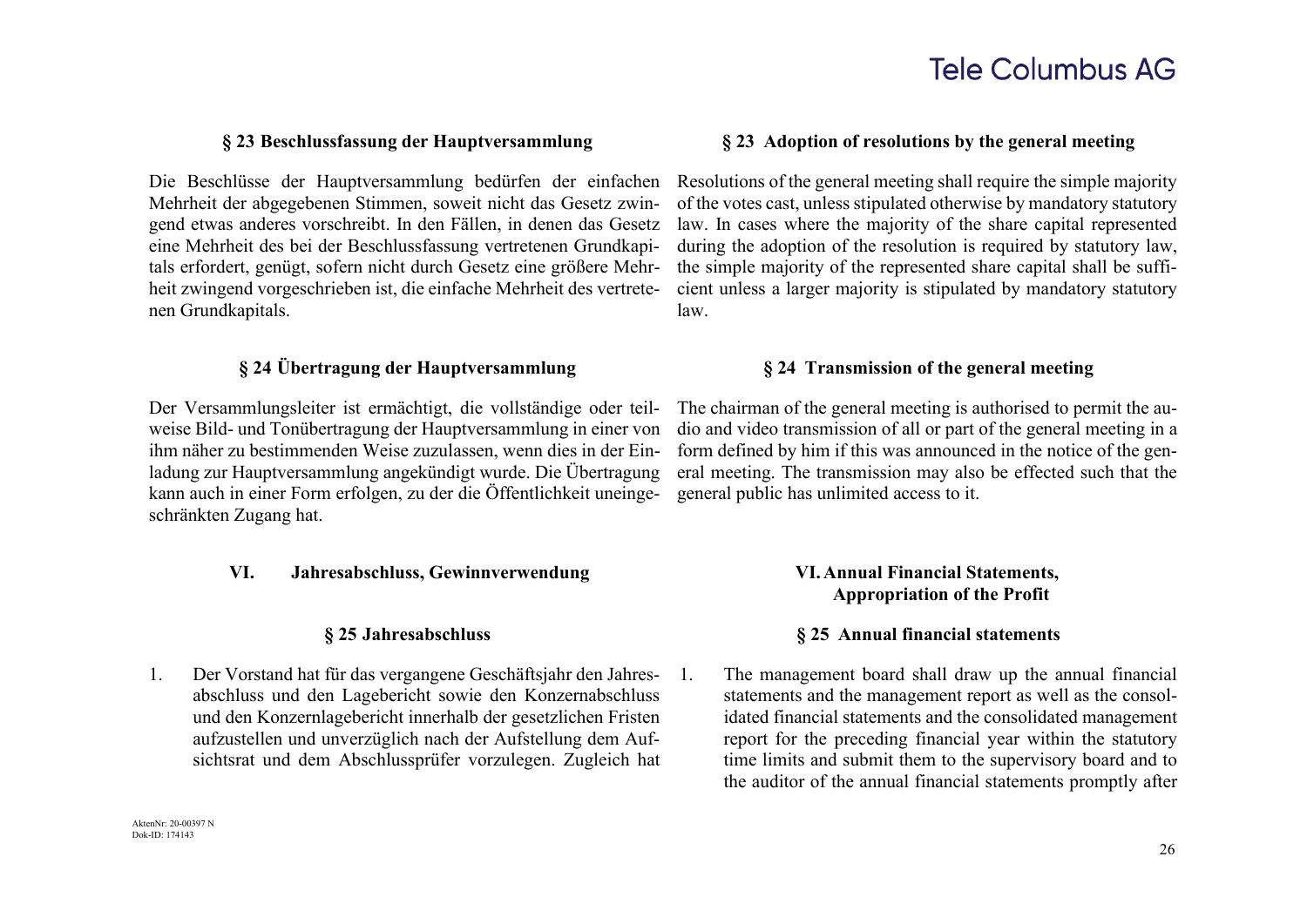der Vorstand dem Aufsichtsrat einen Vorschlag für die Verwendung des Bilanzgewinns vorzulegen.

- 2. Der Aufsichtsrat hat den Jahresabschluss, den Lagebericht und den Vorschlag für die Verwendung des Bilanzgewinns sowie den Konzernabschluss und den Konzernlagebericht zu prüfen und über das Ergebnis seiner Prüfung schriftlich an die Hauptversammlung zu berichten. Am Schluss des Berichts hat der Aufsichtsrat zu erklären, ob er den vom Vorstand aufgestellten Jahresabschluss und Konzernabschluss billigt. Billigt der Aufsichtsrat nach Prüfung den Jahresabschluss, ist dieser festgestellt.
- 3. Stellen Vorstand und Aufsichtsrat den Jahresabschluss fest, sind sie ermächtigt, den Jahresüberschuss, der nach Abzug der in die gesetzliche Rücklage einzustellenden Beträge und eines Verlustvortrags verbleibt, zum Teil oder ganz in andere Gewinnrücklagen einzustellen. Die Einstellung eines größeren Teils als der Hälfte des Jahresüberschusses ist nicht zulässig, soweit die anderen Gewinnrücklagen die Hälfte des Grundkapitals übersteigen oder nach der Einstellung übersteigen würden.

1. Die Hauptversammlung beschließt über die Verwendung des sich aus dem festgestellten Jahresabschluss ergebenden Bilanzgewinns.

they have been drawn up. At the same time, the management board shall submit a proposal to the supervisory board for the appropriation of the balance sheet profit.

- The supervisory board shall review the annual financial statements, the management report and the proposal for the appropriation of the balance sheet profit as well as the consolidated financial statements and the consolidated management report and report on the result of its review in writing to the general meeting. At the end of such report the supervisory board shall state whether it approves the annual financial statements and consolidated financial statements drawn up by the management board. If the supervisory board approves the annual financial statements after having reviewed it, they are deemed to be approved (*festgestellt*).
- 3. If the management board and the supervisory board approve the annual financial statements, they will be authorised to transfer the net profit for the year, which remains after deduction of the amounts to be transferred to the statutory reserve and any loss carried forward, to other revenue reserves in whole or in part. The transfer of more than half of the net profit for the year shall not be permitted, if the other revenue reserves exceed half the amount of the share capital or would do so following the transfer.

### **§ 26 Gewinnverwendung § 26 Appropriation of the profit**

1. The general meeting shall resolve on the appropriation of the balance sheet profit resulting from the approved annual financial statements.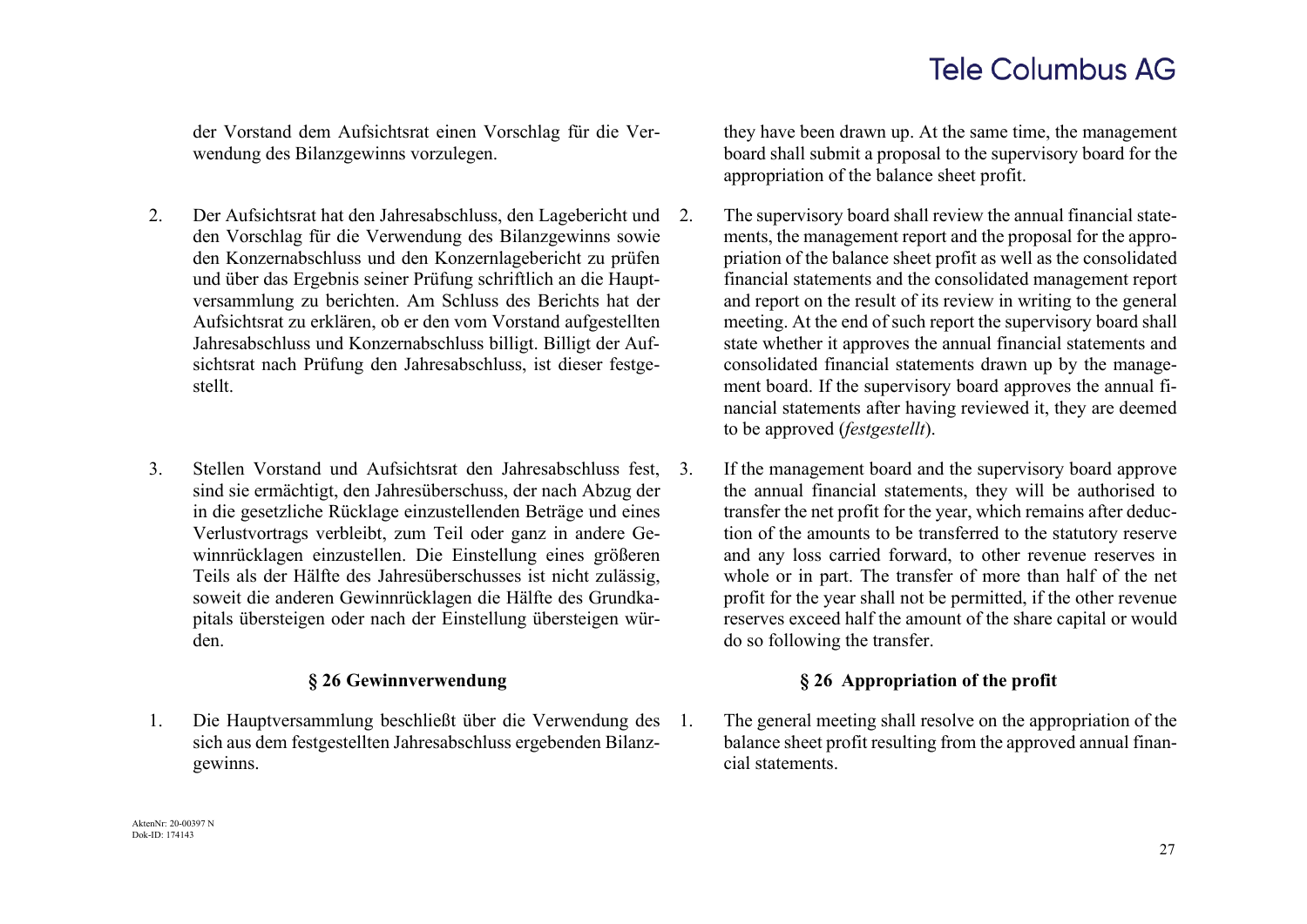- 2. Die Hauptversammlung kann neben oder anstelle einer Barausschüttung auch eine Sachausschüttung beschließen.
- 3. Der Vorstand kann mit Zustimmung des Aufsichtsrats nach Ablauf des Geschäftsjahrs einen Abschlag auf den voraussichtlichen Bilanzgewinn an die Aktionäre zahlen.

### **VII. Schlussbestimmungen VII. Final Provisions**

Durch Zeichnung oder Erwerb von Aktien oder Zwischenscheinen unterwirft sich der Aktionär für alle Streitigkeiten mit der Gesellschaft oder Mitgliedern von Organen der Gesellschaft dem ordentlichen Gerichtsstand der Gesellschaft, soweit dem nicht zwingende gesetzliche Vorschriften entgegenstehen.

### **§ 28 Gründungskosten / Aufwand des Formwechsels § 28 Formation costs / Expenses incurred**

1. Die Gesellschaft trägt die durch ihre Gründung als GmbH entstehenden Kosten bis zu einem Betrag von EUR 2.500. Über diesen Betrag hinausgehende Kosten werden von den Gesellschaftern getragen.

- In addition to or instead of a cash distribution, the general meeting may also resolve to make a distribution in kind.
- The management board, with the approval of the supervisory board, may make an advance payment in relation to the expected balance sheet profit to the shareholders after the end of the financial year.

## **§ 27 Gerichtsstand § 27 Place of jurisdiction**

By subscribing for or acquiring shares or interim certificates, the shareholder submits to the Company's regular place of jurisdiction with regard to all disputes with the Company or with members of the Company's bodies except to the extent that there are mandatory statutory provisions to the contrary.

# **by the change of the legal form**

1. Costs incurring in connection with the incorporation of the Company as German limited liability company (*Gesellschaft mit beschränkter Haftung*) will be borne by the Company up to an amount of EUR 2,500. Any costs in excess of this amount will be borne by the shareholders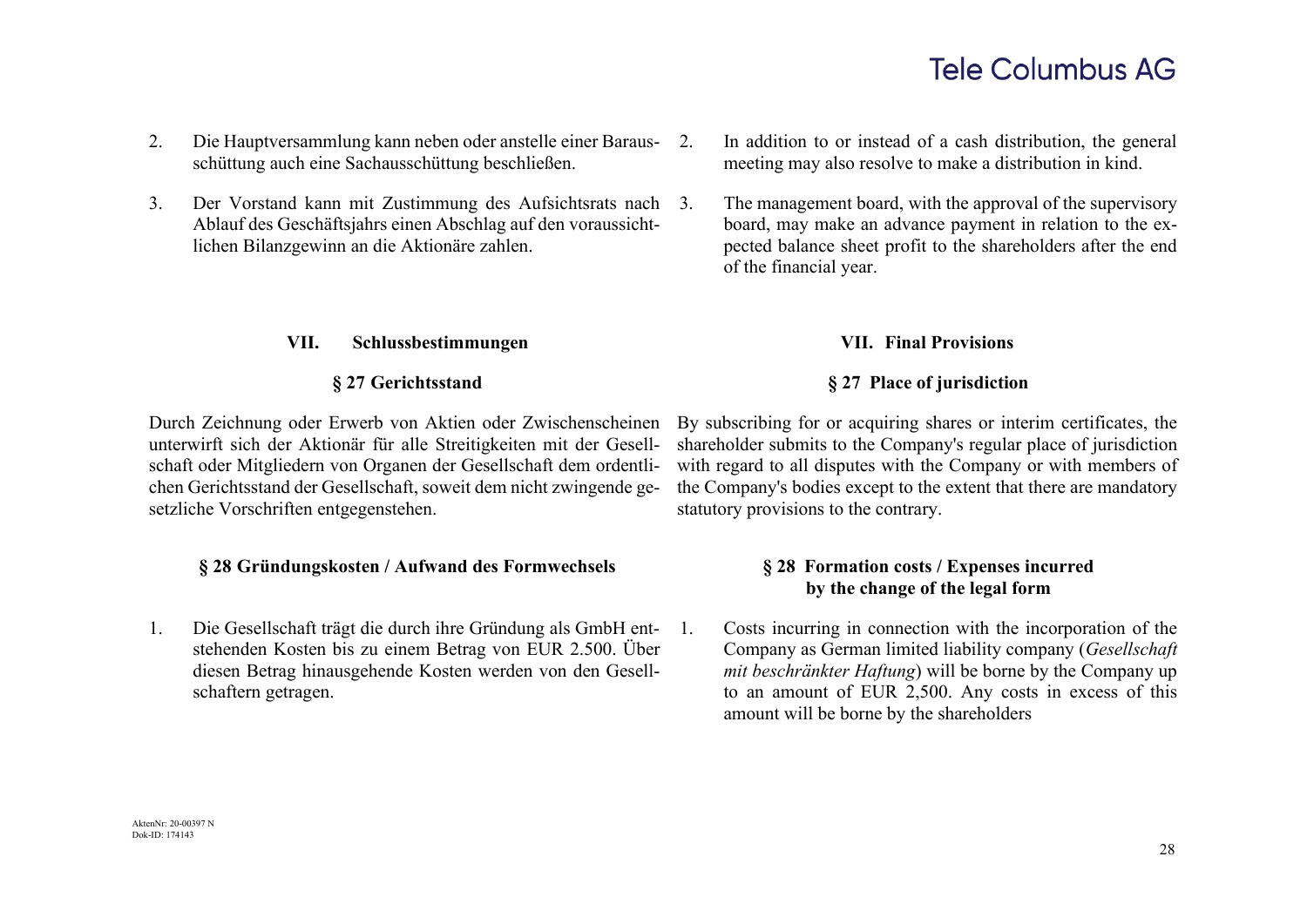2. Die Kosten des Formwechsels der Gesellschaft in die Rechtsform der Aktiengesellschaft trägt die Gesellschaft bis zur Höhe von Euro 536.000,00.

\* \* \* \* \* \* \* \* \* \* \* \* \* \*

The costs incurred by the Company's legal form being converted into a stock corporation, shall be borne by the Company up to an amount of Euro 536,000.00.